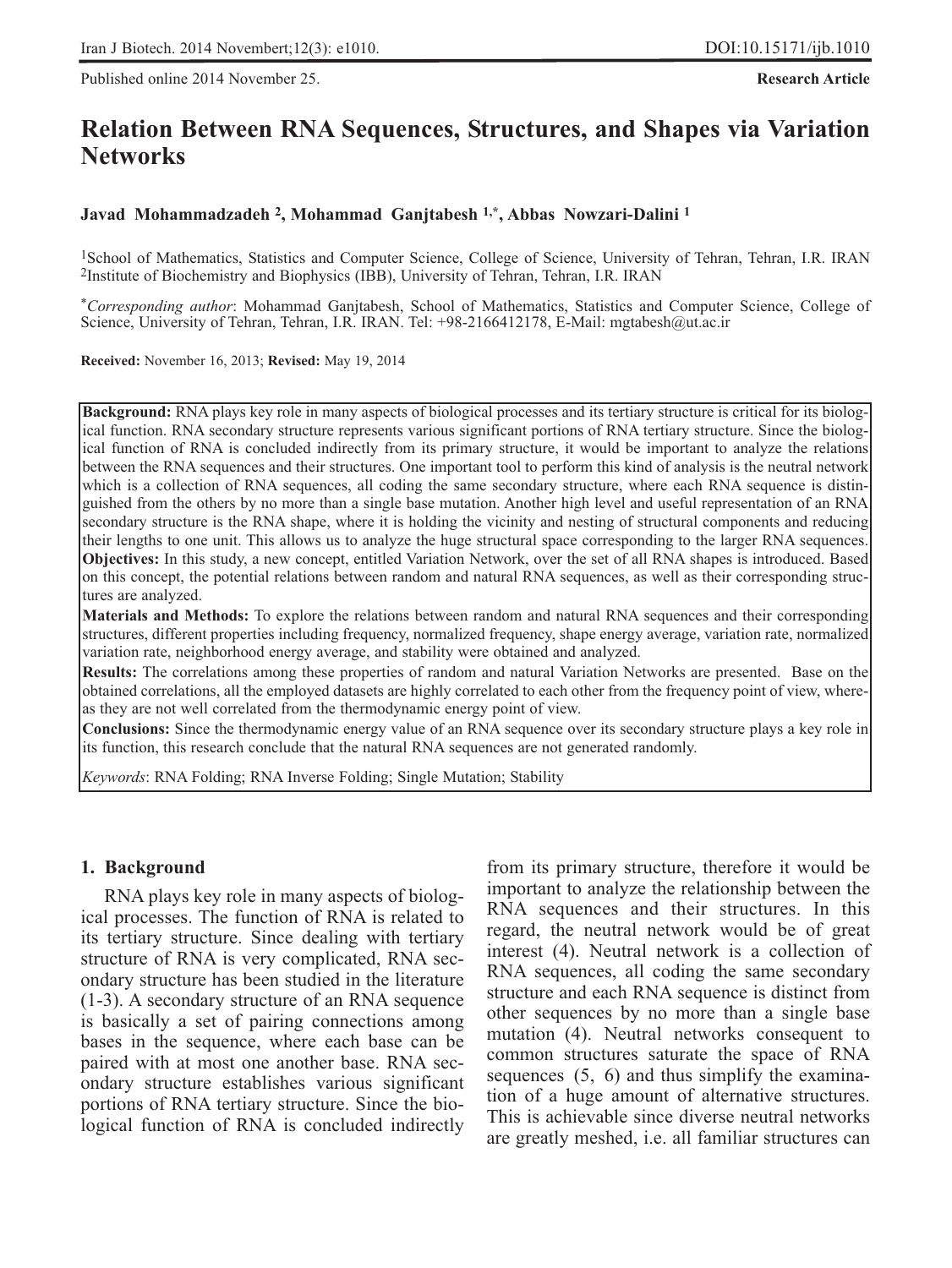

**Figure 1.** An example of RNA sequence, its corresponding secondary structure, and its shape (17)

be achieved within a few (mutational) walks starting from any arbitrary sequence (6).

Several structural properties of the RNA neutral networks have been studied previously (4- 10), and the remarkably complex structures underlying it have been discovered. An upper bound  $S = 1.4848 \times 1^{3/2} \times (1.8488)^l$  for the amount of distinct secondary structures for sequences of length *l* was obtained in (4). This indicates that the expected size of a neutral network develops as  $4^{l}$  / S<sub>l</sub> = 0.673×  $l^{3/2}$  × (2.1636)<sup>l</sup> is an enormous quantity even for modest values of *l*. This expected amount is not illustrative for the real spreading of neutral network sizes, which is a very broad function (4, 11). The space of RNA sequences of length *l*, which is surrounded in a usual *l* dimension lattice, is directed by a reasonably small number of common structures which are tremendously plentiful and occur to be located as structural motifs in natural and functional RNA molecules (8, 12).

Among the considerable parts of the works that have been studied, Aguirre *et al*., (13) presented results of specific significance. They concentrated on the topology of RNA neutral networks and studied local and global parameters describing their structures. They have plotted neutral networks over all RNA sequences of length *12*, using the RNAfold as a folding method (14). Then they have obtained the topological properties of these neutral networks. Unfortunately, the information obtained in (13) cannot be generalized to the larger space (natural space) of RNA sequences and structures.

An additional useful representation of an RNA secondary structure is the RNA shape. RNA shape notion plots structure in a compact form, holding vicinity and nesting of structural components and reducing their lengths to one unit. It is motivated by the dot-bracket representation identified from the Vienna RNA package (14). Respect to the behind sequence and secondary structure from folding area in dot-bracket demonstration, the shape attitude proposes five deduction levels prepared in their level of abstraction. Also they shorten the loop and stack sizes, where unpaired areas are symbolized by an underline and stacking areas by a couple of formed brackets (15). Figure 1 represents the relationship between a small RNA sequence, its structure, and its shape. RNA shape can be well participated with dynamic programming algorithms, and consequently it can be employed through structure prediction rather than afterwards. This prevents exponential explosion and can still provide a non-heuristic and complete report of properties of the given RNA folding space  $(15)$ .

The rest of this paper is organized as follows. In section 2, the short-term objectives to do this research are provided. In Section 3, the basic definitions as well as the Variation Network are presented. In section 4, the details of datasets construction and different measures are discussed. The obtained results and conclusions are presented in sections 5 and 6, respectively.

#### **2. Objectives**

In this paper, a new concept entitled Variation Network, which is based on the RNA shapes is introduced. Although the RNA shapes are obsolete in previous studies, here we have a special attitude. Based on the proposed Variation Network, different measures from frequency point of view, including frequency and variation rate, and thermodynamic energy point of view, including shape energy,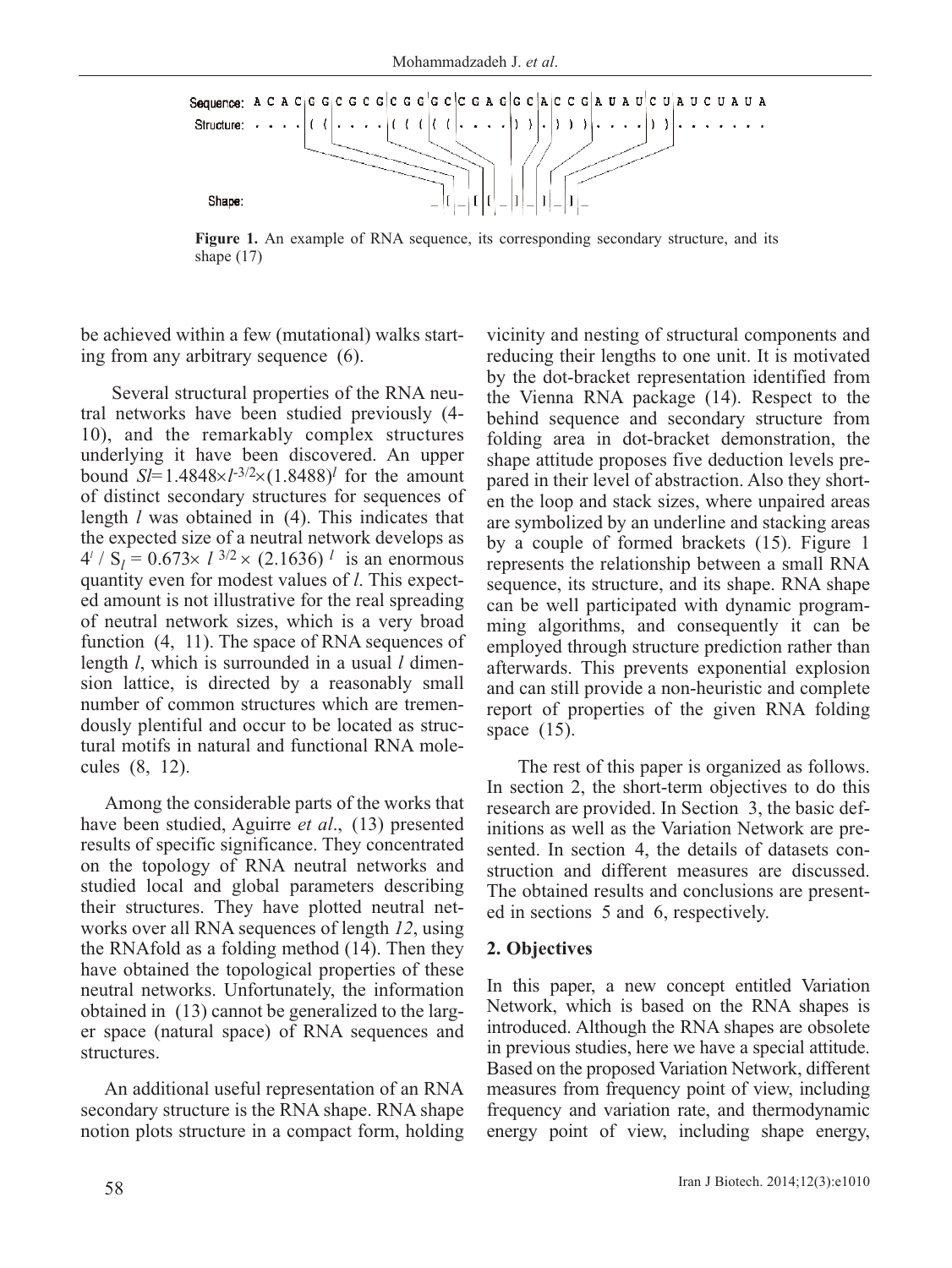neighborhood energy, as well as the stability are obtained in this paper. Also, the correlations among these measures are calculated for random and natural sequences and their corresponding shapes. Based on our analysis, we conclude that from the thermodynamic energy point of view, the natural RNA sequences are different from those generated randomly.

### **3. Basic Definitions**

An RNA molecule is composed of a chain of nucleotides, namely Adenine (A), Cytosine (C), Guanine (G), and Uracil (U). An RNA sequence  $\delta$ of length *l* can be considered as a string over  $\Sigma^{\prime}$ , where  $\Sigma$  is the set of alphabet ( $\Sigma = \{A, C, G, U\}$ ). Let  $\Delta$  denotes the set of all RNA sequences. An RNA sequence tends to fold to itself and forms pairs of bases by the creation of hydrogen bonds between Watson-Crick bases (A-U or C-G) and Wobble base (G-U). This set of base pairs is called the RNA secondary structure and it is defined as follows.

**Definition 1.** An RNA secondary structure corresponding to an RNA sequence d of length l is a set of pairs  $(i, j)$ , where  $i, j \in \{1, \ldots, l\}$  and  $i \leq j$ , and for any two base pairs  $i_1$ ,  $j_1$  and  $i_2$ ,  $j_2$  form  $\lambda$ ,,  $i_1 + i_2$  $\Leftrightarrow$  j<sub>1</sub>=j<sub>2</sub>, and either i<sub>1</sub>< j<sub>1</sub> <i<sub>2</sub> <j<sub>2</sub><sup>-</sup> (disjoined) or  $i_1 < j_1 < i_2 < j_2$  (nested) holds.

Let  $\Lambda$  denotes the set of all RNA secondary structure. Suppose that  $\varphi : \Delta \to \Lambda$  maps any RNA sequence  $\delta$  into its corresponding minimum free energy secondary structure  $\lambda = \varphi(\delta)$  Considering  $\phi$  as a relation, two sequences  $\delta_1$  and  $\delta_2$  are equivalence under  $\phi$  if and only if  $\phi$  ( $\delta_1$ ) =  $\phi$  ( $\delta_2$ ). Based on this equivalence relation, the induced equivalence class of any structure could be defined as follows.

**Definition 2.** The equivalence class of a structure  $\lambda$ under the mapping  $\varphi$ , denoted by  $[\lambda]^\varphi$ , is the set of RNA sequences having the same structure as  $\lambda$ , *i.e.*  $[\lambda]^\varphi = {\delta | \delta \in \Delta \text{ and } \varphi(\delta) = \lambda}.$ 

Suppose that  $\Gamma$  represents the set of all shapes and  $\psi : \Delta \rightarrow \Gamma$  maps any RNA secondary structure, say  $\lambda$ , to its corresponding shape  $\gamma$ , where  $\gamma = \psi(\lambda)$ . As a result, maps any RNA sequence to its corresponding shape. Similar to the equivalence class of structures, we can define the equivalence class of shapes under the mapping  $\chi$  as follows.

**Definition 3.** The equivalence class of a shape γ under the mapping  $\chi$ , denoted by [γ] $\chi$ , is the set of RNA sequences having the same shape as  $\gamma$ , i.e.  $[\gamma] \chi = {\delta | \delta \in \Delta \text{ and } \chi(\delta) = \lambda}.$ 

Each equivalence class may contain different amount of RNA sequences. In order to measure this cardinality, the following two definitions are presented.

**Definition 4.** For any structure  $\lambda \in \Lambda$ ,  $f_{\varphi}(\lambda)$  is the cardinality of the equivalence class  $[\lambda]$ <sup> $\phi$ </sup>.

**Definition 5.** For any shape  $\gamma \in \Gamma$ ,  $f_\chi(\gamma)$  is the cardinality of the equivalence class  $[\gamma]$ <sup>x</sup>.

Now, based on our terminology, the classical neutral network is defined as follows.

**Definition 6.** For any structure  $\lambda$ , a graph  $NN_{\lambda}$  =  $(V,E)$  is called a neutral network under the mapping  $\phi$  where,

- $V = \{\delta \, | \, \delta \in \Sigma^{\prime}, \varphi \ (\delta) = \lambda \},\,$
- E =  $\{(\delta_1, \delta_2) | \delta_1, \delta_2 \in V$ , dist  $(\delta_1, \delta_2) = 1\}$

Figure 2 shows an example of the neutral network. The neutral network does not take into account the number of sequences that are transformed from  $[\lambda_1]^{\varphi}$  to  $[\lambda_2]^{\varphi}$  by performing a single mutation. Considering the equivalence classes of RNA shapes, we could measure how many sequences from  $[\gamma_1]^{\gamma}$  are transformed to  $[\gamma_2]^{\gamma}$  by performing a single mutation. To do this, the variation rate is defined as follows.

**Definition 7.** The variation rate between two shapes  $\gamma_1$  and  $\gamma_2$ , denoted by  $\omega(\gamma_1, \gamma_2)$  is defined as follows (1):

$$
\omega(\gamma_1, \gamma_2) = \sum_{\delta \in [\gamma] \chi} N(\delta) \cap [\gamma_2]^{\chi} = \sum_{\delta \in [\gamma] \chi} N(\delta) \cap [\gamma_1]^{\chi}
$$

where  $N(\gamma)$  indicates all the sequences that are obtained from  $\gamma$  by performing a single mutation in different positions.

Figure 3 is a schematic representation of the previous definitions. Here, the solid lines between RNA sequences indicate the single base mutational neighborhoods, the dashed arcs represent the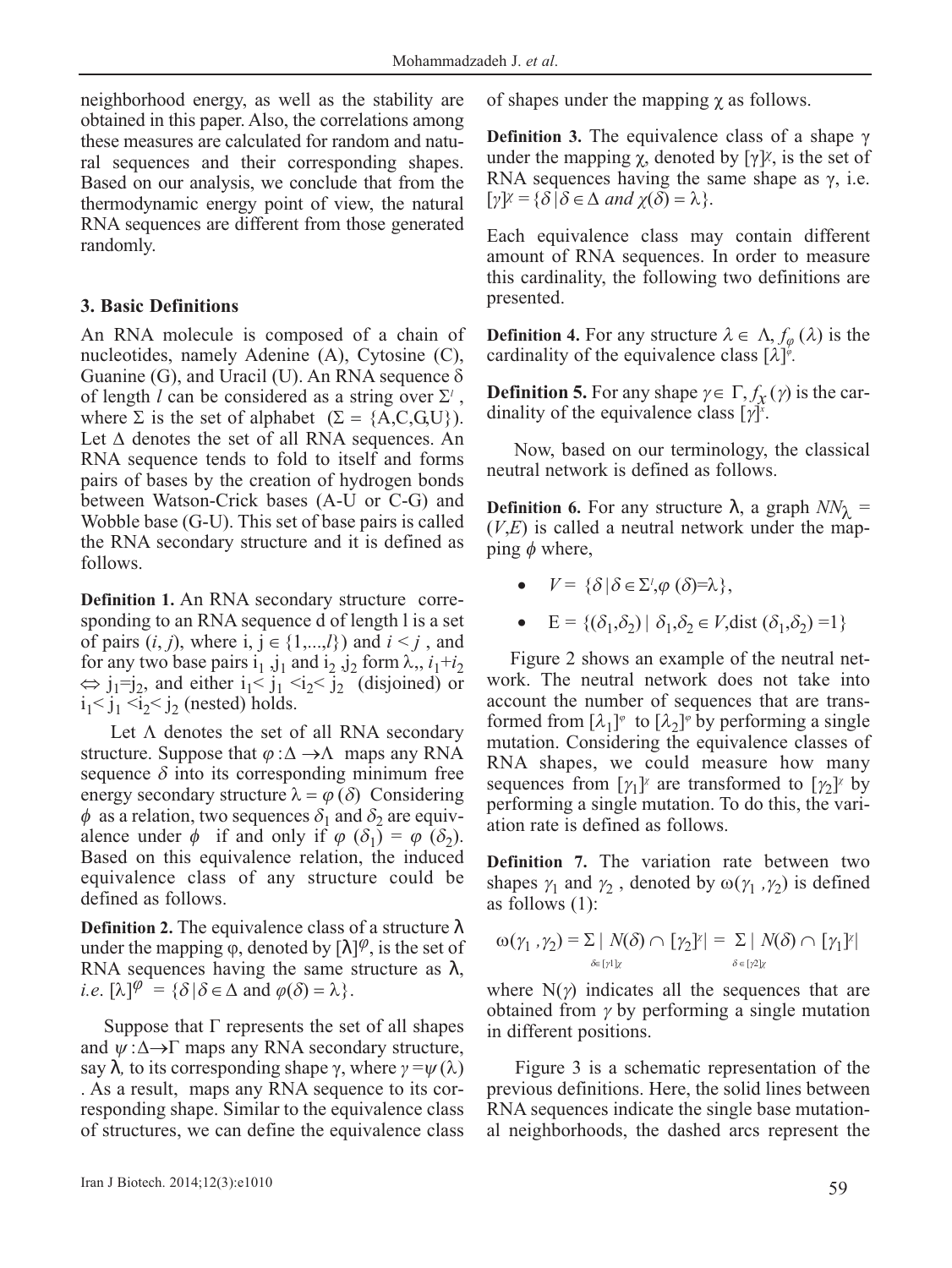

**Figure 2.** An example of neutral network (17)

mappings and the dashed eclipses show the equivalent classes for both structures and shapes. The variation rate between the shapes  $\gamma_1$  and  $\gamma_2$  is calculated as 3.

Based on the above definitions, the Variation Network can be defined over the set of all shapes as follows.

**Definition 8.** The Variation Network for the set of all shapes *Γ* is a weighted graph  $VN = (V,E,W)$ , where

- $V = \{\gamma | \gamma \in \Gamma\},\$
- $E = \{(\gamma_1, \gamma_2) | \omega(\gamma_1, \gamma_2) > 0\},\$
- $\forall (\gamma_1, \gamma_2) \in E, W(\gamma_1, \gamma_2) = \omega(\gamma_1, \gamma_2)$

The Variation Network represents the imposed relations among the set of all shapes under the mapping  $\chi$  as it is presented in Figure 4. With respect to the above definitions, we perform many experiments to explore the relations between RNA sequences, their structures and their shapes, both for frequency and thermodynamic energy points of view. The Variation Networks are created for random and natural RNA sequences and different measures, including frequency, shape energy, variation rate, neighborhood energy, and stability as well as the correlations coefficient between these measures are obtained. The details of our experiments as well as the results are presented in the following sections.



**Figure 3.** Equivalence class of structures and shapes (17)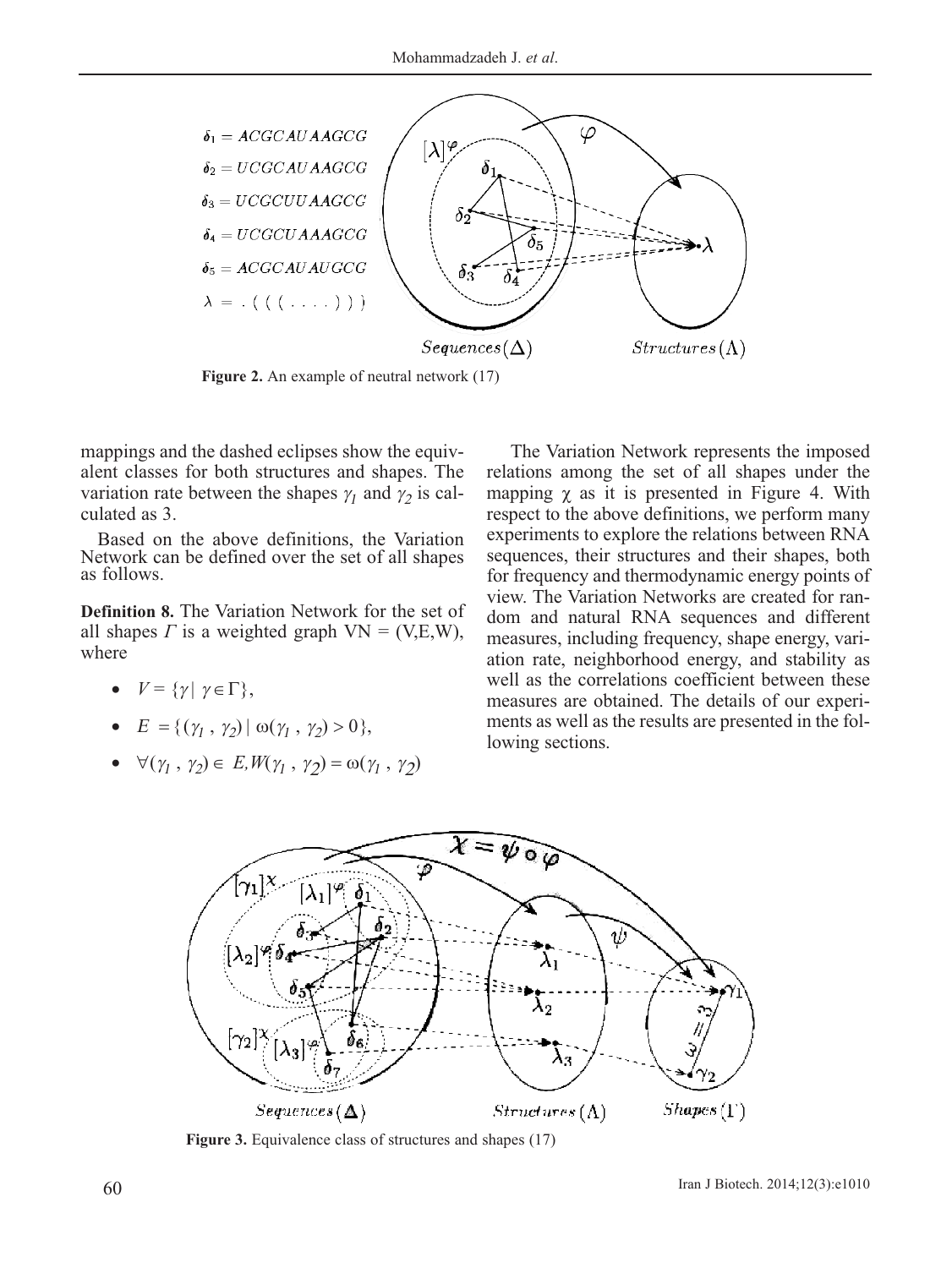

**Figure 4.** An example of Variation Network (17)

### **4. Materials and Methods**

Since the number of RNA sequences grow exponentially with respect to their lengths, therefore analyzing the huge number of these sequences becomes difficult, especially for long sequences. The idea to tackle this difficulty is to use a small fraction of such sequences. On the other hand, using a small fraction of sequences may corrupt the accuracy of our analysis. But, our experiments show that the accuracy is not affected if sufficient number of sequences is employed. To justify this idea, two datasets of RNA sequences were constructed. The first one (RDS12A) contains all 412 sequences of length 12 and the second one (RDS12R) contains only 111000 of such sequences (generated randomly with uniform distribution over the nucleotides). Our analysis over these two datasets indicates the high correlation rates among different properties of the corresponding Variation Networks. Therefore, employing small fraction of RNA sequences gives us the reasonable accuracy in our analysis.

After justifying the idea for sequences of length 12, we then employed sequences of length 50. To do this, seven different datasets of RNA sequences, each of length 50, were constructed. The first one (RDS50R) contains 20,000,101 sequences, which were generated randomly with uniform distribution over the nucleotides. Since the length of each RNA sequence is 50 and 150 sequences were generated by performing a single mutation in different positions, the smallest number greater than 20,000,000 which is a multiple of

151 is 20,000,101. The other six datasets were constructed by selecting all subsequences of length 50 from the natural RNA sequences (namely, Synthetic RNA, 5S Ribosomal RNA, Hammerhead Ribozyme, other Ribosomal RNA, other Ribozyme, Cis-regulatory element) taken from RNA STRAND server (16). After construction of the datasets, the RNAShape software (15) was employed to fold each RNA sequence in order to obtain its structure, its minimum free energy, and also its shape. Table 1 summarizes the construction details of the above mentioned datasets, as well as the number of distinct sequences, structures, and shapes in each one.

Since the neighborhood sequences of each RNA sequence play an important role in our analysis, therefore in construction process of random datasets (RDS12R and RDS50R), the small number of RNA sequences of desired length (*l*) were first generated and then all nucleotides appeared in each sequence weremutated (to three other nucleotides) to generate 3*l* more sequences (each of length *l*).

In order to perform the analysis and explore the potential relations between random and natural RNA sequences, as well as their corresponding structures, different measures have been employed in our analysis for each dataset. These measures are related to both frequency and thermodynamic energy as follow:

• *frequency*: For each shape γ, the cardinality of the equivalence shape class  $[\gamma]$ <sup>x</sup> is referred to as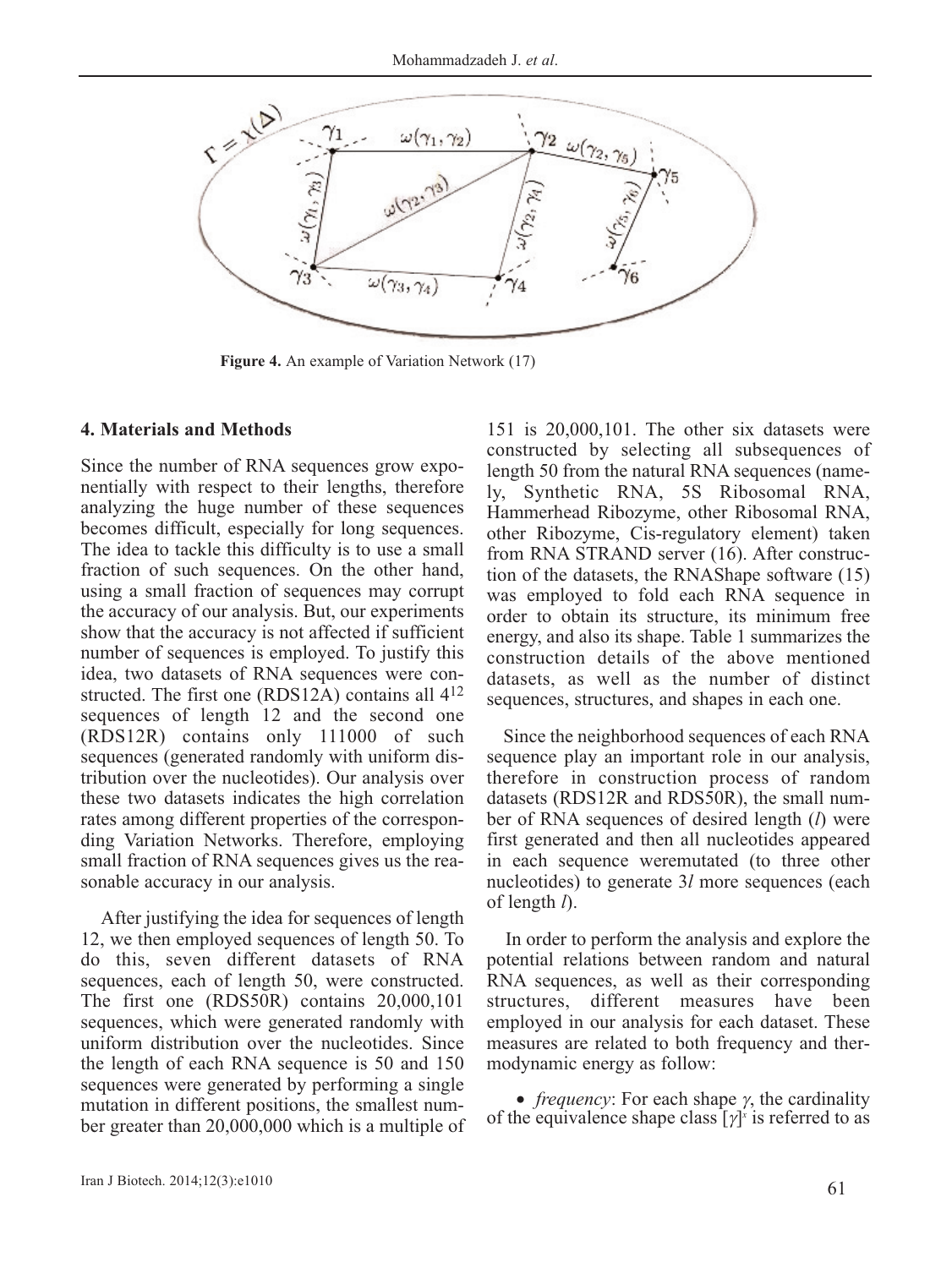| Name                | Length | # Sequences  | <b>Generation Method</b> | <b>Background Family</b> | # Structure | # Shapes |
|---------------------|--------|--------------|--------------------------|--------------------------|-------------|----------|
| RDS <sub>12</sub> A | 12     | 16, 777, 216 | All possible             |                          | 30          | 6        |
|                     |        |              | sequences                |                          |             |          |
| RDS <sub>12R</sub>  | 12     | 111,000      | Random sequences         |                          | 29          | 6        |
| RDS50R              | 50     | 20, 000, 101 | Random sequences         |                          | 4,704,322   | 7,828    |
| RDS50N1             | 50     | 252, 623     | All Subsequence          | Synthetic RNA            | 74,411      | 2,059    |
| RDS50N2             | 50     | 1, 248, 770  | All Subsequence          | 5S Ribosomal RNA         | 331,611     | 3,908    |
| RDS50N3             | 50     | 214, 420     | All Subsequence          | Hammerhead Ribozyme      | 34,537      | 879      |
| RDS50N4             | 50     | 292, 940     | All Subsequence          | Other Ribosomal RNA      | 89,316      | 2, 317   |
| RDS50N5             | 50     | 219, 403     | All Subsequence          | Other Ribozyme           | 60,366      | 1, 444   |
| RDS50N6             | 50     | 185, 428     | All Subsequence          | Cis-regulatory element   | 44,656      | 1,626    |

**Table 1.** Summary of the constructed datasets and the number of sequences, structures, and shapes in each one.

## frequency  $(f_X(y))$ .

*normalized frequency* (*nf*): This is the normalized value of frequency for each shape  $\gamma$  and it can be calculated as follows:

$$
nf(\gamma) = \frac{f_{\chi}(y) - f_{\chi}^{\min}}{f_{\chi}^{\max} - f_{\chi}^{\min}},
$$
\n(2)

where  $f_X^{\text{min}}$  and  $f_X^{\text{max}}$  denote the minimum and maximum frequency among the equivalence shape classes, respectively.

• *shape energy average* (*sea*): For each shape γ, consider the sequences in  $[γ]$ <sup>x</sup>. For all these sequences, the minimum free energies over the corresponding structures were calculated and averaged, i.e.

$$
sea(\gamma) = \frac{\sum_{\delta \in [\gamma]^{\chi}} energy(\varphi(\delta))}{f_{\chi}(y)}.
$$
 (3)

• *variation rate* (*vr*): Although the variation rate is defined for any two shapes, here the variation rate for a shape  $\gamma$  is taken over all other shapes as follows:

$$
\nu r(\gamma) = \sum_{\tau \in \Gamma, \tau \neq \gamma} \omega(\gamma, \tau). \tag{4}
$$

The variation rate *vr*(γ) indicates that by performing a single mutation in different positions, how many sequences from [γ] *<sup>x</sup>* were transformed to the other equivalence shape classes.

*normalized variation rate* (*nvr*): This is the normalized value of variation rate and it can be calculated as follows:

$$
nvr(\gamma) = \frac{vr(\gamma) - vr^{\min}}{vr^{\max} - vr^{\min}},
$$
\n(5)

where  $vr^{\min}$  and  $vr^{\max}$  denote the minimum and maximum variation rates, respectively.

• *neighborhood energy average* (*nea*): For any shape γ, consider its neighborhood shapes in the Variation Network. The neighborhood energy average indicates the average minimum free energies over the sequences appeared in neighborhoods' equivalence shape classes as follows:

$$
nea(\gamma) = \frac{\sum_{\tau \in N(\gamma)} \left( \sum_{\delta \in N([\gamma]^{\chi}) \cap [\tau]^{\chi}} energy(\varphi(\delta)) \right)}{vr(\gamma)}.
$$
 (6)

• stability: This measure indicates the stability of a shape  $\gamma$  and it is calculated as follows:

$$
\rho_{x,y} = \frac{\text{cov}(X,Y)}{\sigma_x \sigma_y} = \frac{E[(X - \mu_x)(Y - \mu_y)]}{\sigma_x \sigma_y},\tag{7}
$$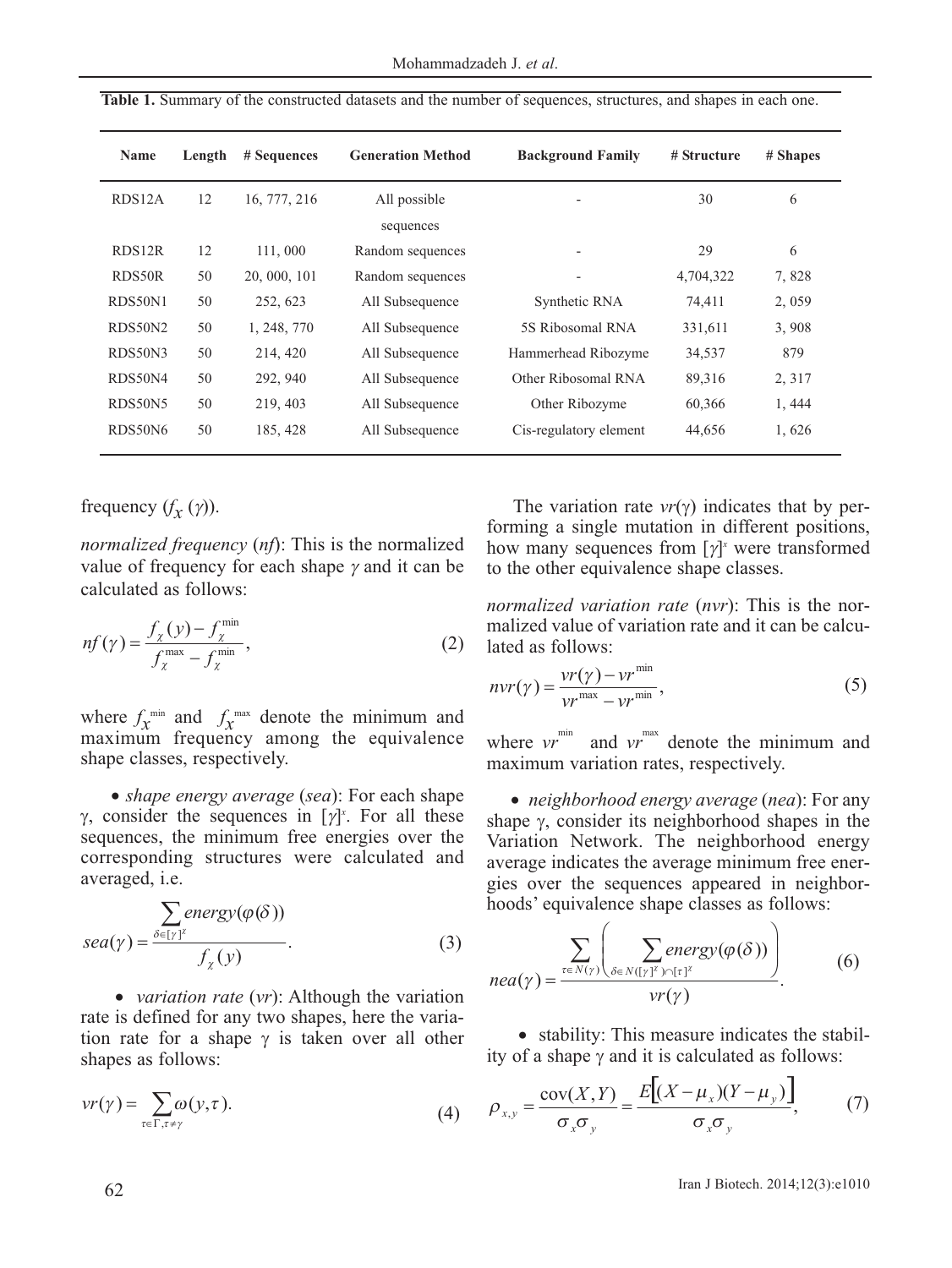where ε is considered as 0.0001 to avoid the divide by zero exception.

All the above measures could be applied on a single shape. In order to compare the above mentioned measures obtained from different datasets, we employ a dimensionless metric as follows:

### • *Population Pearson correlation coefficient metric*

This metric is used to explore the linear dependency among two random variables. It is achieved by dividing the covariance of two random variables by the product of their standard deviations. Regarding the expected values ( $\mu_x$  and  $\mu_y$ ) and the standard deviations ( $\sigma_x$  and  $\sigma_y$ ) of two random variables (*X* and *Y*), the population Pearson correlation  $p_{x,y}$  is calculated as:

$$
stability(\gamma) = \frac{nf(\gamma) \times sea(\gamma)}{nvr(\gamma) \times nea(\gamma) + \varepsilon},
$$
\n(8)

where *E* and *cov* denote the expected value and covariance, respectively. Also the corresponding *p-value*, which is the probability of obtaining a test statistic at least as extreme as the one that was actually observed, is calculated. All the above mentioned measures were evaluated on different datasets and the obtained results are presented in the next section.

### **5. Results**

As it is mentioned, the RNAshape software (15) is employed to fold each RNA sequence in order to obtain its structure, its minimum free energy, and also its shape.

For datasets RDS12A and RDS12R, six different shapes were obtained. Among them, two shapes have very low frequency and therefore they were not considered in our further analysis (they do not have much information). For each shape in these datasets, the corresponding measures were evaluated and presented in Table 2. Also, the correlation and p-value among different measures for these two datasets are presented in the last rows of Table 2. As it is understood from this table, all measures are correlated and therefore the Variation Network corresponding to the small fraction of sequences gives us a reasonable result about the properties of the Variation Network corresponding to the whole sequences.

The same evaluations have been done for other seven datasets of length 50 constructed from random and natural RNA sequences. The five most frequent shapes of each dataset, as well as their corresponding measures are presented in Table 3. To analyze the relationship between the Variation Networks of random and natural RNA sequences, the correlation and p-value of each measure is cal-

| <b>Datasets</b>     | <b>Shapes</b>            | $(f\gamma(\gamma))$ | <b>Frequencies Normalized Shape ener-</b><br>frequencies gy average<br>(nf) | (sea)     | <b>Variation</b><br>rate $(vr)$ | variation<br>rate (nvr) | Normalized Neighborhood<br>energy aver-<br>age (nea) | <b>Stability</b> |
|---------------------|--------------------------|---------------------|-----------------------------------------------------------------------------|-----------|---------------------------------|-------------------------|------------------------------------------------------|------------------|
|                     | $\Box$                   | 855167              | 0.3687                                                                      | $-1.2542$ | 2333959                         | 0.2682                  | $-1.2424$                                            | 1.3878           |
| RDS <sub>12</sub> A | $\_$ $\_$ $\_$           | 830439              | 0.358                                                                       | $-1.1362$ | 3390606                         | 0.3896                  | $-1.857$                                             | 0.5623           |
|                     | $\perp$                  | 435209              | 0.1876                                                                      | $-1.0575$ | 1794678                         | 0.2062                  | $-1.238$                                             | 0.7772           |
|                     | Γl                       | 198277              | 0.0855                                                                      | $-1.5787$ | 1177246                         | 0.1353                  | $-1.3585$                                            | 0.7344           |
|                     | $\Box$                   | 5580                | 0.3593                                                                      | $-1.2792$ | 1951                            | 0.2763                  | $-1.3938$                                            | 1.1931           |
| RDS12R              | $\Box$                   | 5543                | 0.3569                                                                      | $-1.1599$ | 2711                            | 0.384                   | $-1.8919$                                            | 0.5698           |
|                     | $\Box$                   | 2849                | 0.1834                                                                      | $-1.0916$ | 1389                            | 0.1967                  | $-1.3045$                                            | 0.7802           |
|                     | ן ז                      | 1556                | 0.1002                                                                      | $-1.5972$ | 1003                            | 0.1421                  | $-1.448$                                             | 0.7778           |
| Correlation         | $\overline{\phantom{a}}$ |                     | 0.9988                                                                      | 0.9999    | $\overline{\phantom{a}}$        | 0.9969                  | 0.991                                                | 0.9905           |
| p-value             |                          |                     | 0.0012                                                                      | 0.0001    |                                 | 0.0031                  | 0.009                                                | 0.0095           |

**Table 2.** Evaluation of the measures for datasets RDS12A and RDS12R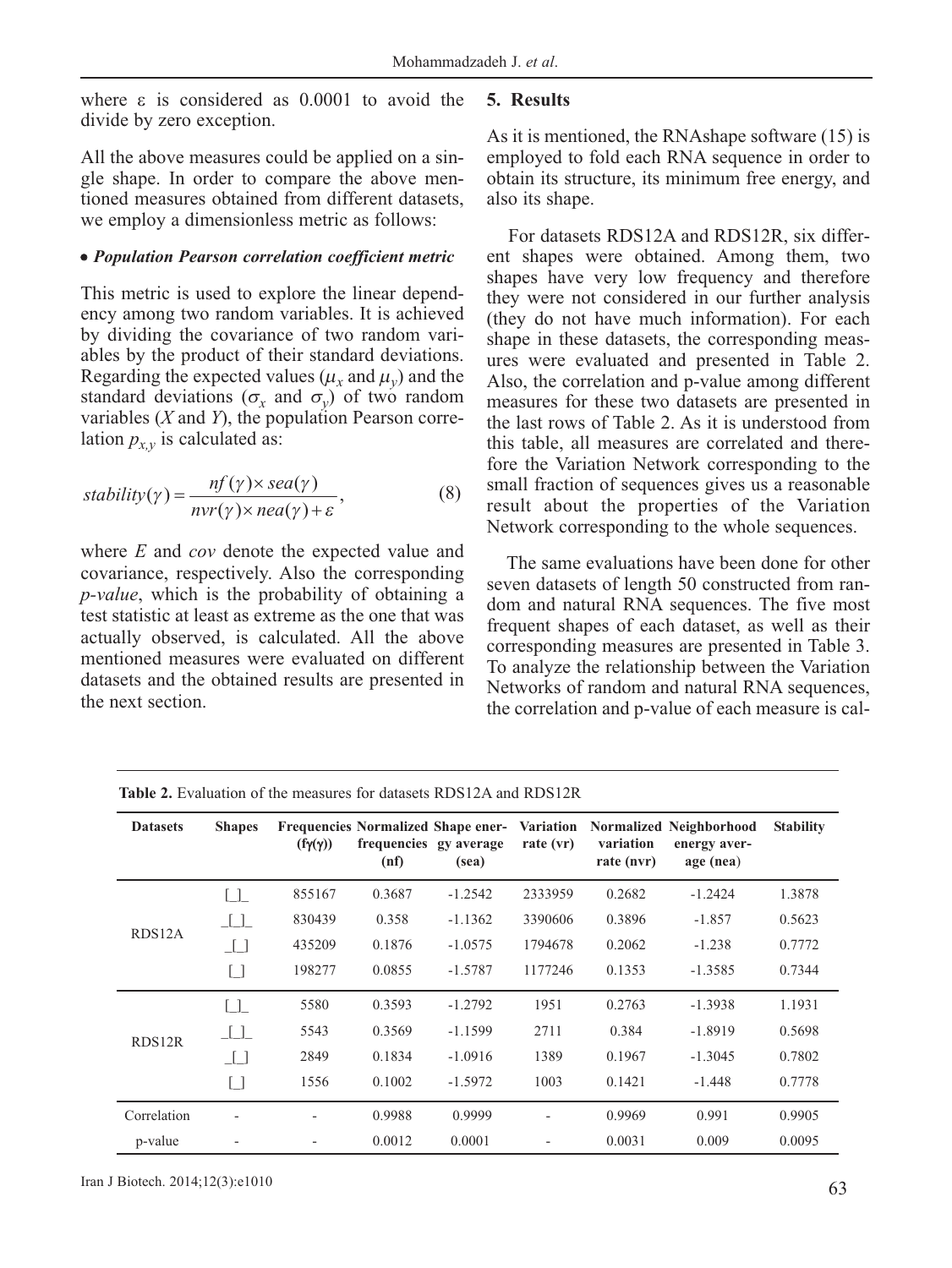| frequencies<br>variation<br>$(f\gamma(\gamma))$<br>rate (vr)<br>energy aver-<br>gy average<br>(nf)<br>(sea)<br>rate (nvr)<br>age (nea)<br>1713382<br>$-7.78$<br>832555<br>0.93<br>$-8$<br>$\mathbf{1}$<br>11<br>$\mathbf{1}$<br>1713251<br>$-8.86$<br>897861<br>$\mathbf{1}$<br>$-8.86$<br>0.5<br>883463<br>0.52<br>$-8.41$<br>452814<br>$-8.48$<br><b>RDS50R</b><br>572828<br>0.33<br>$-9.09$<br>330260<br>0.37<br>$-9.21$<br>0.33<br>$-9.01$<br>0.36<br>$-9.12$<br>571526<br>321296<br>15078<br>$\overline{1}$<br>$-15.83$<br>6375<br>$\overline{1}$<br>$-14.92$<br>0.85<br>0.94<br>12886<br>$-14.9$<br>5988<br>$-12.9$<br>11724<br>0.78<br>$-15.49$<br>3746<br>0.59<br>$-14.76$<br>8416<br>0.56<br>3187<br>0.5<br>$-14.69$<br>$-13.54$<br>0.48<br>0.59<br>7218<br>$-14.25$<br>3743<br>$-12.64$<br>74469<br>$\overline{1}$<br>$-11.23$<br>39696<br>$\overline{1}$<br>$-10.31$<br>$\begin{tabular}{ c c c } \hline & \multicolumn{1}{ c }{\textbf{}} & \multicolumn{1}{ c }{\textbf{}} \\ \hline \end{tabular}$<br>56031<br>0.75<br>$-10.21$<br>25875<br>0.65<br>$-10.15$<br>41308<br>0.55<br>$-11.19$<br>16706<br>0.42<br>$-10.83$<br>0.51<br>17816<br>0.45<br>37712<br>$-11.89$<br>$-11.84$<br>35600<br>0.48<br>14890<br>0.38<br>$-12.07$<br>$-11.35$<br>27054<br>$-5.47$<br>10737<br>$-5.77$<br>$\mathbf{1}$<br>$\mathbf{1}$<br>$\lceil \lceil \rceil \rceil$<br>$-4.23$<br>$\boxed{\underline{\qquad \qquad }}$<br>26449<br>0.98<br>$-3.6$<br>5250<br>0.49<br>$-14.34$<br>1519<br>0.14<br>$-13.06$<br>15346<br>0.57<br><b>RDS50N3</b><br>15012<br>0.55<br>$-5.92$<br>8134<br>0.76<br>$-5.22$<br>8757<br>0.32<br>$-6.13$<br>2394<br>0.22<br>$-5.67$<br>$\begin{tabular}{ c c } \hline & \multicolumn{1}{ c }{\textbf{L}} & \multicolumn{1}{ c }{\textbf{L}} \\ \hline \multicolumn{1}{ c }{\textbf{L}} & \multicolumn{1}{ c }{\textbf{L}} & \multicolumn{1}{ c }{\textbf{L}} \\ \hline \multicolumn{1}{ c }{\textbf{L}} & \multicolumn{1}{ c }{\textbf{L}} & \multicolumn{1}{ c }{\textbf{L}} \\ \hline \multicolumn{1}{ c }{\textbf{L}} & \multicolumn{1}{ c }{\textbf{L}} & \multicolumn{1}{ c }{\textbf{$<br>19639<br>$\overline{1}$<br>$-14.34$<br>7585<br>$\overline{1}$<br>$-13.64$<br>14842<br>0.76<br>$-13.46$<br>6572<br>0.87<br>$-11.72$<br>0.61<br>10348<br>0.53<br>$-13.99$<br>4630<br>$-14.04$<br>9523<br>0.48<br>3982<br>0.52 | 1.05<br>$\mathbf{1}$<br>1.01<br>0.9<br>0.92<br>1.06<br>1.05<br>1.39<br>1.21<br>0.92<br>1.09<br>1.16<br>1.36 |
|-------------------------------------------------------------------------------------------------------------------------------------------------------------------------------------------------------------------------------------------------------------------------------------------------------------------------------------------------------------------------------------------------------------------------------------------------------------------------------------------------------------------------------------------------------------------------------------------------------------------------------------------------------------------------------------------------------------------------------------------------------------------------------------------------------------------------------------------------------------------------------------------------------------------------------------------------------------------------------------------------------------------------------------------------------------------------------------------------------------------------------------------------------------------------------------------------------------------------------------------------------------------------------------------------------------------------------------------------------------------------------------------------------------------------------------------------------------------------------------------------------------------------------------------------------------------------------------------------------------------------------------------------------------------------------------------------------------------------------------------------------------------------------------------------------------------------------------------------------------------------------------------------------------------------------------------------------------------------------------------------------------------------------------------------------------------------------------------------------------------------------------------------------------------------------------------------------------------------------------------------------------------------------------------------------------------------------------------------|-------------------------------------------------------------------------------------------------------------|
| <b>RDS50N1</b><br><b>RDS50N2</b><br><b>RDS50N4</b>                                                                                                                                                                                                                                                                                                                                                                                                                                                                                                                                                                                                                                                                                                                                                                                                                                                                                                                                                                                                                                                                                                                                                                                                                                                                                                                                                                                                                                                                                                                                                                                                                                                                                                                                                                                                                                                                                                                                                                                                                                                                                                                                                                                                                                                                                              |                                                                                                             |
|                                                                                                                                                                                                                                                                                                                                                                                                                                                                                                                                                                                                                                                                                                                                                                                                                                                                                                                                                                                                                                                                                                                                                                                                                                                                                                                                                                                                                                                                                                                                                                                                                                                                                                                                                                                                                                                                                                                                                                                                                                                                                                                                                                                                                                                                                                                                                 |                                                                                                             |
|                                                                                                                                                                                                                                                                                                                                                                                                                                                                                                                                                                                                                                                                                                                                                                                                                                                                                                                                                                                                                                                                                                                                                                                                                                                                                                                                                                                                                                                                                                                                                                                                                                                                                                                                                                                                                                                                                                                                                                                                                                                                                                                                                                                                                                                                                                                                                 |                                                                                                             |
|                                                                                                                                                                                                                                                                                                                                                                                                                                                                                                                                                                                                                                                                                                                                                                                                                                                                                                                                                                                                                                                                                                                                                                                                                                                                                                                                                                                                                                                                                                                                                                                                                                                                                                                                                                                                                                                                                                                                                                                                                                                                                                                                                                                                                                                                                                                                                 |                                                                                                             |
|                                                                                                                                                                                                                                                                                                                                                                                                                                                                                                                                                                                                                                                                                                                                                                                                                                                                                                                                                                                                                                                                                                                                                                                                                                                                                                                                                                                                                                                                                                                                                                                                                                                                                                                                                                                                                                                                                                                                                                                                                                                                                                                                                                                                                                                                                                                                                 |                                                                                                             |
|                                                                                                                                                                                                                                                                                                                                                                                                                                                                                                                                                                                                                                                                                                                                                                                                                                                                                                                                                                                                                                                                                                                                                                                                                                                                                                                                                                                                                                                                                                                                                                                                                                                                                                                                                                                                                                                                                                                                                                                                                                                                                                                                                                                                                                                                                                                                                 |                                                                                                             |
|                                                                                                                                                                                                                                                                                                                                                                                                                                                                                                                                                                                                                                                                                                                                                                                                                                                                                                                                                                                                                                                                                                                                                                                                                                                                                                                                                                                                                                                                                                                                                                                                                                                                                                                                                                                                                                                                                                                                                                                                                                                                                                                                                                                                                                                                                                                                                 |                                                                                                             |
|                                                                                                                                                                                                                                                                                                                                                                                                                                                                                                                                                                                                                                                                                                                                                                                                                                                                                                                                                                                                                                                                                                                                                                                                                                                                                                                                                                                                                                                                                                                                                                                                                                                                                                                                                                                                                                                                                                                                                                                                                                                                                                                                                                                                                                                                                                                                                 |                                                                                                             |
|                                                                                                                                                                                                                                                                                                                                                                                                                                                                                                                                                                                                                                                                                                                                                                                                                                                                                                                                                                                                                                                                                                                                                                                                                                                                                                                                                                                                                                                                                                                                                                                                                                                                                                                                                                                                                                                                                                                                                                                                                                                                                                                                                                                                                                                                                                                                                 |                                                                                                             |
|                                                                                                                                                                                                                                                                                                                                                                                                                                                                                                                                                                                                                                                                                                                                                                                                                                                                                                                                                                                                                                                                                                                                                                                                                                                                                                                                                                                                                                                                                                                                                                                                                                                                                                                                                                                                                                                                                                                                                                                                                                                                                                                                                                                                                                                                                                                                                 |                                                                                                             |
|                                                                                                                                                                                                                                                                                                                                                                                                                                                                                                                                                                                                                                                                                                                                                                                                                                                                                                                                                                                                                                                                                                                                                                                                                                                                                                                                                                                                                                                                                                                                                                                                                                                                                                                                                                                                                                                                                                                                                                                                                                                                                                                                                                                                                                                                                                                                                 |                                                                                                             |
|                                                                                                                                                                                                                                                                                                                                                                                                                                                                                                                                                                                                                                                                                                                                                                                                                                                                                                                                                                                                                                                                                                                                                                                                                                                                                                                                                                                                                                                                                                                                                                                                                                                                                                                                                                                                                                                                                                                                                                                                                                                                                                                                                                                                                                                                                                                                                 |                                                                                                             |
|                                                                                                                                                                                                                                                                                                                                                                                                                                                                                                                                                                                                                                                                                                                                                                                                                                                                                                                                                                                                                                                                                                                                                                                                                                                                                                                                                                                                                                                                                                                                                                                                                                                                                                                                                                                                                                                                                                                                                                                                                                                                                                                                                                                                                                                                                                                                                 |                                                                                                             |
|                                                                                                                                                                                                                                                                                                                                                                                                                                                                                                                                                                                                                                                                                                                                                                                                                                                                                                                                                                                                                                                                                                                                                                                                                                                                                                                                                                                                                                                                                                                                                                                                                                                                                                                                                                                                                                                                                                                                                                                                                                                                                                                                                                                                                                                                                                                                                 |                                                                                                             |
|                                                                                                                                                                                                                                                                                                                                                                                                                                                                                                                                                                                                                                                                                                                                                                                                                                                                                                                                                                                                                                                                                                                                                                                                                                                                                                                                                                                                                                                                                                                                                                                                                                                                                                                                                                                                                                                                                                                                                                                                                                                                                                                                                                                                                                                                                                                                                 |                                                                                                             |
|                                                                                                                                                                                                                                                                                                                                                                                                                                                                                                                                                                                                                                                                                                                                                                                                                                                                                                                                                                                                                                                                                                                                                                                                                                                                                                                                                                                                                                                                                                                                                                                                                                                                                                                                                                                                                                                                                                                                                                                                                                                                                                                                                                                                                                                                                                                                                 | 1.13                                                                                                        |
|                                                                                                                                                                                                                                                                                                                                                                                                                                                                                                                                                                                                                                                                                                                                                                                                                                                                                                                                                                                                                                                                                                                                                                                                                                                                                                                                                                                                                                                                                                                                                                                                                                                                                                                                                                                                                                                                                                                                                                                                                                                                                                                                                                                                                                                                                                                                                 | 1.2                                                                                                         |
|                                                                                                                                                                                                                                                                                                                                                                                                                                                                                                                                                                                                                                                                                                                                                                                                                                                                                                                                                                                                                                                                                                                                                                                                                                                                                                                                                                                                                                                                                                                                                                                                                                                                                                                                                                                                                                                                                                                                                                                                                                                                                                                                                                                                                                                                                                                                                 | 0.95                                                                                                        |
|                                                                                                                                                                                                                                                                                                                                                                                                                                                                                                                                                                                                                                                                                                                                                                                                                                                                                                                                                                                                                                                                                                                                                                                                                                                                                                                                                                                                                                                                                                                                                                                                                                                                                                                                                                                                                                                                                                                                                                                                                                                                                                                                                                                                                                                                                                                                                 | 1.7                                                                                                         |
|                                                                                                                                                                                                                                                                                                                                                                                                                                                                                                                                                                                                                                                                                                                                                                                                                                                                                                                                                                                                                                                                                                                                                                                                                                                                                                                                                                                                                                                                                                                                                                                                                                                                                                                                                                                                                                                                                                                                                                                                                                                                                                                                                                                                                                                                                                                                                 | 4.4                                                                                                         |
|                                                                                                                                                                                                                                                                                                                                                                                                                                                                                                                                                                                                                                                                                                                                                                                                                                                                                                                                                                                                                                                                                                                                                                                                                                                                                                                                                                                                                                                                                                                                                                                                                                                                                                                                                                                                                                                                                                                                                                                                                                                                                                                                                                                                                                                                                                                                                 | 0.83                                                                                                        |
|                                                                                                                                                                                                                                                                                                                                                                                                                                                                                                                                                                                                                                                                                                                                                                                                                                                                                                                                                                                                                                                                                                                                                                                                                                                                                                                                                                                                                                                                                                                                                                                                                                                                                                                                                                                                                                                                                                                                                                                                                                                                                                                                                                                                                                                                                                                                                 | 1.57                                                                                                        |
|                                                                                                                                                                                                                                                                                                                                                                                                                                                                                                                                                                                                                                                                                                                                                                                                                                                                                                                                                                                                                                                                                                                                                                                                                                                                                                                                                                                                                                                                                                                                                                                                                                                                                                                                                                                                                                                                                                                                                                                                                                                                                                                                                                                                                                                                                                                                                 | 1.05                                                                                                        |
|                                                                                                                                                                                                                                                                                                                                                                                                                                                                                                                                                                                                                                                                                                                                                                                                                                                                                                                                                                                                                                                                                                                                                                                                                                                                                                                                                                                                                                                                                                                                                                                                                                                                                                                                                                                                                                                                                                                                                                                                                                                                                                                                                                                                                                                                                                                                                 | $\mathbf{1}$                                                                                                |
|                                                                                                                                                                                                                                                                                                                                                                                                                                                                                                                                                                                                                                                                                                                                                                                                                                                                                                                                                                                                                                                                                                                                                                                                                                                                                                                                                                                                                                                                                                                                                                                                                                                                                                                                                                                                                                                                                                                                                                                                                                                                                                                                                                                                                                                                                                                                                 | 0.86                                                                                                        |
| $-13.59$<br>$-12.87$                                                                                                                                                                                                                                                                                                                                                                                                                                                                                                                                                                                                                                                                                                                                                                                                                                                                                                                                                                                                                                                                                                                                                                                                                                                                                                                                                                                                                                                                                                                                                                                                                                                                                                                                                                                                                                                                                                                                                                                                                                                                                                                                                                                                                                                                                                                            | 0.98                                                                                                        |
| 9402<br>0.48<br>4436<br>0.58<br>$-13.16$<br>$-13.06$                                                                                                                                                                                                                                                                                                                                                                                                                                                                                                                                                                                                                                                                                                                                                                                                                                                                                                                                                                                                                                                                                                                                                                                                                                                                                                                                                                                                                                                                                                                                                                                                                                                                                                                                                                                                                                                                                                                                                                                                                                                                                                                                                                                                                                                                                            | 0.83                                                                                                        |
| 5416<br>17757<br>$-12.32$<br>0.71<br>$-11.51$<br>1                                                                                                                                                                                                                                                                                                                                                                                                                                                                                                                                                                                                                                                                                                                                                                                                                                                                                                                                                                                                                                                                                                                                                                                                                                                                                                                                                                                                                                                                                                                                                                                                                                                                                                                                                                                                                                                                                                                                                                                                                                                                                                                                                                                                                                                                                              | 1.51                                                                                                        |
| 15425<br>$0.87\,$<br>$-13.13$<br>7629<br>$-12.34$<br><sup>1</sup>                                                                                                                                                                                                                                                                                                                                                                                                                                                                                                                                                                                                                                                                                                                                                                                                                                                                                                                                                                                                                                                                                                                                                                                                                                                                                                                                                                                                                                                                                                                                                                                                                                                                                                                                                                                                                                                                                                                                                                                                                                                                                                                                                                                                                                                                               | $0.92\,$                                                                                                    |
| 0.74<br>3915<br>0.51<br>13061<br>$-11.66$<br>$-10.92$<br><b>RDS50N5</b>                                                                                                                                                                                                                                                                                                                                                                                                                                                                                                                                                                                                                                                                                                                                                                                                                                                                                                                                                                                                                                                                                                                                                                                                                                                                                                                                                                                                                                                                                                                                                                                                                                                                                                                                                                                                                                                                                                                                                                                                                                                                                                                                                                                                                                                                         | 1.53                                                                                                        |
| 0.45<br>0.42<br>7972<br>$-12.78$<br>3235<br>$-11.72$                                                                                                                                                                                                                                                                                                                                                                                                                                                                                                                                                                                                                                                                                                                                                                                                                                                                                                                                                                                                                                                                                                                                                                                                                                                                                                                                                                                                                                                                                                                                                                                                                                                                                                                                                                                                                                                                                                                                                                                                                                                                                                                                                                                                                                                                                            | 1.15                                                                                                        |
| 7906<br>0.45<br>$-13.9$<br>4527<br>0.59<br>$-13.57$                                                                                                                                                                                                                                                                                                                                                                                                                                                                                                                                                                                                                                                                                                                                                                                                                                                                                                                                                                                                                                                                                                                                                                                                                                                                                                                                                                                                                                                                                                                                                                                                                                                                                                                                                                                                                                                                                                                                                                                                                                                                                                                                                                                                                                                                                             | 0.77                                                                                                        |
| 9401<br>$\overline{1}$<br>$-9.31$<br>5122<br>$\overline{1}$<br>$-8.84$                                                                                                                                                                                                                                                                                                                                                                                                                                                                                                                                                                                                                                                                                                                                                                                                                                                                                                                                                                                                                                                                                                                                                                                                                                                                                                                                                                                                                                                                                                                                                                                                                                                                                                                                                                                                                                                                                                                                                                                                                                                                                                                                                                                                                                                                          | 1.05                                                                                                        |
| 6556<br>0.7<br>$-7.56$<br>4280<br>0.84<br>$-7.02$                                                                                                                                                                                                                                                                                                                                                                                                                                                                                                                                                                                                                                                                                                                                                                                                                                                                                                                                                                                                                                                                                                                                                                                                                                                                                                                                                                                                                                                                                                                                                                                                                                                                                                                                                                                                                                                                                                                                                                                                                                                                                                                                                                                                                                                                                               | 0.9                                                                                                         |
| 6397<br>0.68<br>$-9.69$<br>2803<br>0.55<br>$-9.71$<br><b>RDS50N6</b>                                                                                                                                                                                                                                                                                                                                                                                                                                                                                                                                                                                                                                                                                                                                                                                                                                                                                                                                                                                                                                                                                                                                                                                                                                                                                                                                                                                                                                                                                                                                                                                                                                                                                                                                                                                                                                                                                                                                                                                                                                                                                                                                                                                                                                                                            | 1.24                                                                                                        |
| 6015<br>0.64<br>3294<br>0.64<br>$-10.98$<br>$-10.78$                                                                                                                                                                                                                                                                                                                                                                                                                                                                                                                                                                                                                                                                                                                                                                                                                                                                                                                                                                                                                                                                                                                                                                                                                                                                                                                                                                                                                                                                                                                                                                                                                                                                                                                                                                                                                                                                                                                                                                                                                                                                                                                                                                                                                                                                                            | 0.98                                                                                                        |
| 5553<br>0.59<br>$-18.02$<br>885<br>0.17<br>$-16.99$<br>$\begin{tabular}{c} \hline \rule[1mm]{1mm}{6mm} \rule[1mm]{1mm}{6mm} \end{tabular} \begin{tabular}{c} \rule[1mm]{1mm}{6mm} \rule[1mm]{1mm}{6mm} \end{tabular} \begin{tabular}{c} \rule[1mm]{1mm}{6mm} \rule[1mm]{1mm}{6mm} \rule[1mm]{1mm}{6mm} \end{tabular} \begin{tabular}{c} \rule[1mm]{1mm}{6mm} \rule[1mm]{1mm}{6mm} \rule[1mm]{1mm}{6mm} \end{tabular} \end{tabular} \begin{tabular}{c} \rule[1mm]{1mm}{6mm} \rule[1mm]{1mm}{6mm} \rule[$                                                                                                                                                                                                                                                                                                                                                                                                                                                                                                                                                                                                                                                                                                                                                                                                                                                                                                                                                                                                                                                                                                                                                                                                                                                                                                                                                                                                                                                                                                                                                                                                                                                                                                                                                                                                                                         | 3.63                                                                                                        |

**Table 3.** Evaluation of the measures for the first five most frequent shapes of all dataset.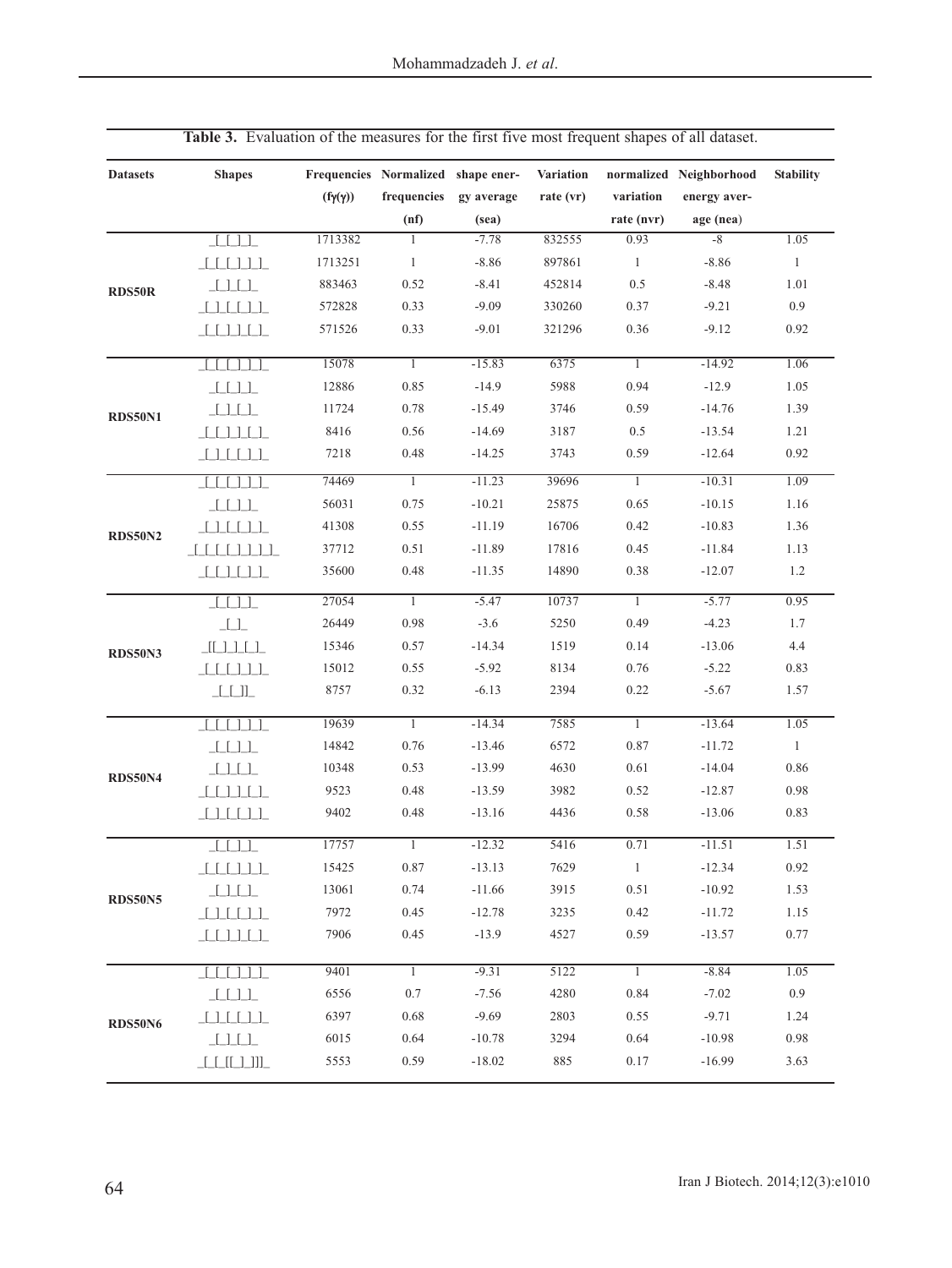culated separately. To do this, five different percentages of the most frequent shapes of each dataset, namely 100%, 20%, 10%, 5%, and 1%, were employed.

value between any pairs of datasets with respect to the selected percentages of the most frequent shapes were calculated. For the normalized frequency measure, the correlations between different datasets, as well as the corresponding p-value, are presented in Table 4. The results for the other

Then, for each measure, the correlation and p-

|                 | <b>RDS50N1</b>   |                  | <b>RDS50N2</b>   |                  | <b>RDS50N3</b>   |                  | <b>RDS50N4</b>   |                  | <b>RDS50N5</b>   |                  | <b>RDS50N6</b>   |                  |
|-----------------|------------------|------------------|------------------|------------------|------------------|------------------|------------------|------------------|------------------|------------------|------------------|------------------|
| <b>Datasets</b> | Corre-<br>lation | p-<br>value      | Corre-<br>lation | $p-$<br>valu     | Corre-<br>lation | p-<br>valu       | Corre-<br>lation | p-<br>valu       | Corre-<br>lation | $p-$<br>value    | Corre-<br>lation | $p-$<br>value    |
|                 | 0.9347           | $\boldsymbol{0}$ | 0.9148           | $\boldsymbol{0}$ | 0.7769           | $\boldsymbol{0}$ | 0.9393           | $\boldsymbol{0}$ | 0.9395           | $\boldsymbol{0}$ | 0.8421           | $\mathbf{0}$     |
|                 | 0.9454           | $\boldsymbol{0}$ | 0.9225           | $\boldsymbol{0}$ | 0.7548           | $\boldsymbol{0}$ | 0.9532           | $\boldsymbol{0}$ | 0.939            | $\boldsymbol{0}$ | 0.8349           | $\boldsymbol{0}$ |
| RDS50R          | 0.9437           | $\boldsymbol{0}$ | 0.9198           | $\boldsymbol{0}$ | 0.732            | $\boldsymbol{0}$ | 0.9516           | $\boldsymbol{0}$ | 0.9336           | $\boldsymbol{0}$ | 0.8251           | $\boldsymbol{0}$ |
|                 | 0.9417           | $\boldsymbol{0}$ | 0.9154           | $\boldsymbol{0}$ | 0.6817           | $\boldsymbol{0}$ | 0.9485           | $\boldsymbol{0}$ | 0.9239           | $\boldsymbol{0}$ | 0.8095           | $\boldsymbol{0}$ |
|                 | 0.9292           | $\boldsymbol{0}$ | 0.9185           | $\boldsymbol{0}$ | 0.4243           | 0.2948           | 0.9246           | $\boldsymbol{0}$ | 0.9252           | $\boldsymbol{0}$ | 0.8237           | 0.0002           |
|                 |                  |                  | 0.9137           | $\boldsymbol{0}$ | 0.7043           | $\boldsymbol{0}$ | 0.9626           | $\boldsymbol{0}$ | 0.9433           | $\boldsymbol{0}$ | 0.8554           | $\mathbf{0}$     |
|                 |                  |                  | 0.9027           | $\boldsymbol{0}$ | 0.6778           | $\boldsymbol{0}$ | 0.9594           | $\boldsymbol{0}$ | 0.9396           | $\boldsymbol{0}$ | 0.835            | $\boldsymbol{0}$ |
| <b>RDS50N1</b>  |                  |                  | 0.8924           | $\boldsymbol{0}$ | 0.6375           | $\boldsymbol{0}$ | 0.9564           | $\boldsymbol{0}$ | 0.9346           | $\boldsymbol{0}$ | 0.8137           | $\boldsymbol{0}$ |
|                 |                  |                  | 0.8824           | $\boldsymbol{0}$ | 0.5509           | 0.0004           | 0.956            | $\boldsymbol{0}$ | 0.9278           | $\boldsymbol{0}$ | 0.8231           | $\boldsymbol{0}$ |
|                 |                  |                  | 0.8649           | $\boldsymbol{0}$ | 0.1875           | 0.6873           | 0.9422           | $\boldsymbol{0}$ | 0.9245           | $\boldsymbol{0}$ | 0.9009           | 0.0009           |
|                 |                  |                  |                  |                  | 0.5992           | $\boldsymbol{0}$ | 0.938            | $\boldsymbol{0}$ | 0.8702           | $\boldsymbol{0}$ | 0.8334           | $\mathbf{0}$     |
|                 |                  |                  |                  |                  | 0.5582           | $\boldsymbol{0}$ | 0.9314           | $\boldsymbol{0}$ | 0.8551           | $\boldsymbol{0}$ | 0.8081           | $\boldsymbol{0}$ |
| <b>RDS50N2</b>  |                  |                  |                  |                  | 0.5145           | $\boldsymbol{0}$ | 0.9248           | $\boldsymbol{0}$ | 0.8414           | $\boldsymbol{0}$ | 0.7983           | $\boldsymbol{0}$ |
|                 |                  |                  |                  |                  | 0.4388           | 0.0084           | 0.9177           | $\boldsymbol{0}$ | 0.8171           | $\boldsymbol{0}$ | 0.8323           | $\boldsymbol{0}$ |
|                 |                  |                  |                  |                  | 0.6779           | 0.2085           | 0.8944           | $\boldsymbol{0}$ | 0.7373           | 0.0096           | 0.8702           | 0.0001           |
|                 |                  |                  |                  |                  |                  |                  | 0.6859           | $\mathbf{0}$     | 0.6984           | $\boldsymbol{0}$ | 0.5836           | $\mathbf{0}$     |
|                 |                  |                  |                  |                  |                  |                  | 0.6496           | $\boldsymbol{0}$ | 0.6621           | $\boldsymbol{0}$ | 0.604            | $\boldsymbol{0}$ |
| <b>RDS50N3</b>  |                  |                  |                  |                  |                  |                  | 0.6196           | $\boldsymbol{0}$ | 0.6338           | $\boldsymbol{0}$ | 0.5583           | $\boldsymbol{0}$ |
|                 |                  |                  |                  |                  |                  |                  | 0.5212           | 0.0019           | 0.5278           | 0.0023           | 0.4612           | 0.0079           |
|                 |                  |                  |                  |                  |                  |                  | 0.2309           | 0.6184           | 0.0383           | 0.9512           | 0.4781           | 0.4154           |
|                 |                  |                  |                  |                  |                  |                  |                  |                  | 0.9435           | $\boldsymbol{0}$ | 0.8592           | $\mathbf{0}$     |
|                 |                  |                  |                  |                  |                  |                  |                  |                  | 0.9386           | $\boldsymbol{0}$ | 0.8457           | $\boldsymbol{0}$ |
| <b>RDS50N4</b>  |                  |                  |                  |                  |                  |                  |                  |                  | 0.9345           | $\boldsymbol{0}$ | 0.8793           | $\boldsymbol{0}$ |
|                 |                  |                  |                  |                  |                  |                  |                  |                  | 0.9237           | $\overline{0}$   | 0.871            | $\overline{0}$   |
|                 |                  |                  |                  |                  |                  |                  |                  |                  | 0.8836           | $\boldsymbol{0}$ | 0.9473           | $\boldsymbol{0}$ |
|                 |                  |                  |                  |                  |                  |                  |                  |                  |                  |                  | 0.8241           | $\boldsymbol{0}$ |
|                 |                  |                  |                  |                  |                  |                  |                  |                  |                  |                  | 0.8586           | $\boldsymbol{0}$ |
| <b>RDS50N5</b>  |                  |                  |                  |                  |                  |                  |                  |                  |                  |                  | 0.8474           | $\boldsymbol{0}$ |
|                 |                  |                  |                  |                  |                  |                  |                  |                  |                  |                  | 0.8651           | $\boldsymbol{0}$ |
|                 |                  |                  |                  |                  |                  |                  |                  |                  |                  |                  | 0.8525           | 0.0035           |

**Table 4.** The correlations and p-values among random and natural datasets for normalized frequency measure.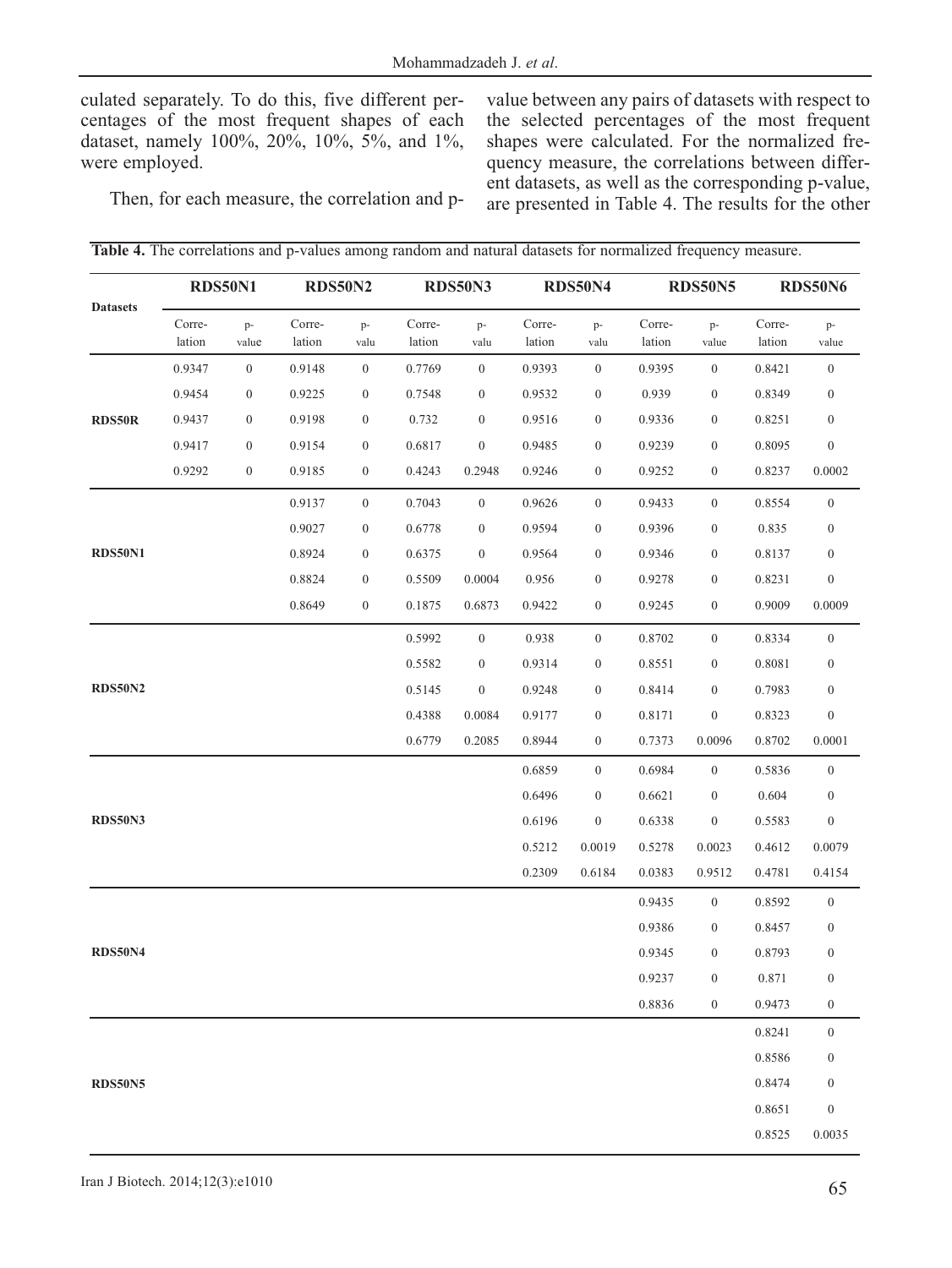measures, namely *s*hape energy average, normalized variation rate, neighborhood energy average, and stability are presented in Tables 5, 6, 7, and 8, respectively.

As it is understood from these tables, the frequency and variation rate measures in these datasets are highly correlated to each other. This indicates that the most frequent shapes and their

|                 | <b>RDS50N1</b>   |             | <b>RDS50N2</b>   |                  |                  | <b>RDS50N3</b>   |                  | <b>RDS50N4</b>   |                  | <b>RDS50N5</b>   | <b>RDS50N6</b>   |                  |
|-----------------|------------------|-------------|------------------|------------------|------------------|------------------|------------------|------------------|------------------|------------------|------------------|------------------|
| <b>Datasets</b> | Corre-<br>lation | p-<br>value | Corre-<br>lation | $p-$<br>valu     | Corre-<br>lation | p-<br>valu       | Corre-<br>lation | $p-$<br>valu     | Corre-<br>lation | p-<br>value      | Corre-<br>lation | p-<br>value      |
|                 | 0.0757           | 0.0008      | 0.0864           | $\boldsymbol{0}$ | 0.2096           | $\boldsymbol{0}$ | 0.1122           | $\mathbf{0}$     | 0.0874           | 0.001            | 0.1773           | $\boldsymbol{0}$ |
|                 | 0.1557           | 0.0019      | 0.3225           | $\boldsymbol{0}$ | 0.5019           | $\boldsymbol{0}$ | 0.0951           | 0.0438           | 0.3832           | $\boldsymbol{0}$ | 0.4475           | $\overline{0}$   |
| <b>RDS50R</b>   | 0.0731           | 0.3013      | 0.4133           | $\boldsymbol{0}$ | 0.5912           | $\boldsymbol{0}$ | $-0.0526$        | 0.4323           | 0.4927           | $\boldsymbol{0}$ | 0.6015           | $\mathbf{0}$     |
|                 | $-0.1415$        | 0.1581      | 0.4369           | $\boldsymbol{0}$ | 0.6437           | $\boldsymbol{0}$ | $-0.0868$        | 0.3562           | 0.4924           | $\boldsymbol{0}$ | 0.7132           | $\mathbf{0}$     |
|                 | $-0.2052$        | 0.3856      | 0.5374           | 0.0007           | 0.6753           | 0.0661           | $-0.5452$        | 0.0071           | 0.7918           | 0.0007           | 0.7281           | 0.0021           |
|                 |                  |             | 0.099            | $\boldsymbol{0}$ | 0.0319           | 0.3858           | 0.2225           | $\boldsymbol{0}$ | 0.322            | $\boldsymbol{0}$ | $-0.0437$        | 0.1392           |
|                 |                  |             | 0.0976           | 0.0647           | $-0.1725$        | 0.0325           | 0.3491           | $\boldsymbol{0}$ | 0.4073           | $\boldsymbol{0}$ | 0.1079           | 0.0926           |
| <b>RDS50N1</b>  |                  |             | 0.0717           | 0.3402           | $-0.381$         | 0.0007           | 0.3574           | $\boldsymbol{0}$ | 0.2001           | 0.0247           | 0.1509           | 0.1075           |
|                 |                  |             | 0.1162           | 0.2784           | $-0.4994$        | 0.0017           | 0.4013           | 0.0004           | 0.1726           | 0.1872           | 0.1462           | 0.2779           |
|                 |                  |             | 0.3918           | 0.1334           | $-0.6355$        | 0.1251           | 0.58             | 0.0092           | $-0.4423$        | 0.15             | 0.1767           | 0.6493           |
|                 |                  |             |                  |                  | 0.0627           | 0.0693           | 0.0823           | 0.0004           | 0.0914           | 0.0009           | $-0.0176$        | 0.5176           |
|                 |                  |             |                  |                  | 0.044            | 0.5732           | 0.001            | 0.984            | 0.2475           | $\boldsymbol{0}$ | 0.0603           | 0.3233           |
| <b>RDS50N2</b>  |                  |             |                  |                  | 0.0765           | 0.4972           | $-0.047$         | 0.5081           | 0.2664           | 0.0015           | 0.1033           | 0.2403           |
|                 |                  |             |                  |                  | 0.1243           | 0.4768           | 0.0325           | 0.7433           | 0.2867           | 0.0196           | 0.2601           | 0.0396           |
|                 |                  |             |                  |                  | $-0.0608$        | 0.9226           | $-0.0815$        | 0.7478           | 0.2196           | 0.5164           | 0.2724           | 0.3461           |
|                 |                  |             |                  |                  |                  |                  | 0.0175           | 0.6278           | 0.1388           | 0.0003           | 0.1829           | $\boldsymbol{0}$ |
|                 |                  |             |                  |                  |                  |                  | $-0.0534$        | 0.5138           | 0.2875           | 0.0006           | 0.3169           | 0.0002           |
| <b>RDS50N3</b>  |                  |             |                  |                  |                  |                  | $-0.1007$        | 0.3805           | 0.3506           | 0.0034           | 0.3691           | 0.004            |
|                 |                  |             |                  |                  |                  |                  | $-0.161$         | 0.3708           | 0.1602           | 0.3893           | 0.3159           | 0.0781           |
|                 |                  |             |                  |                  |                  |                  | $-0.6803$        | 0.0926           | 0.6839           | 0.2029           | 0.9247           | 0.0245           |
|                 |                  |             |                  |                  |                  |                  |                  |                  | $-0.0235$        | 0.4232           | $-0.055$         | 0.0642           |
|                 |                  |             |                  |                  |                  |                  |                  |                  | $-0.0319$        | 0.6157           | $-0.0369$        | 0.5735           |
| <b>RDS50N4</b>  |                  |             |                  |                  |                  |                  |                  |                  | $-0.1259$        | 0.1569           | $-0.0193$        | 0.8372           |
|                 |                  |             |                  |                  |                  |                  |                  |                  | $-0.0133$        | 0.9158           | $-0.2318$        | 0.0827           |
|                 |                  |             |                  |                  |                  |                  |                  |                  | $-0.4459$        | 0.11             | 0.3896           | 0.2362           |
|                 |                  |             |                  |                  |                  |                  |                  |                  |                  |                  | $-0.0032$        | 0.9225           |
|                 |                  |             |                  |                  |                  |                  |                  |                  |                  |                  | 0.095            | 0.1863           |
| <b>RDS50N5</b>  |                  |             |                  |                  |                  |                  |                  |                  |                  |                  | 0.2487           | 0.0188           |
|                 |                  |             |                  |                  |                  |                  |                  |                  |                  |                  | 0.3389           | 0.0161           |
|                 |                  |             |                  |                  |                  |                  |                  |                  |                  |                  | 0.1041           | 0.7899           |

**Table 5.** The correlations and p-values among random and natural datasets for shape energy average measure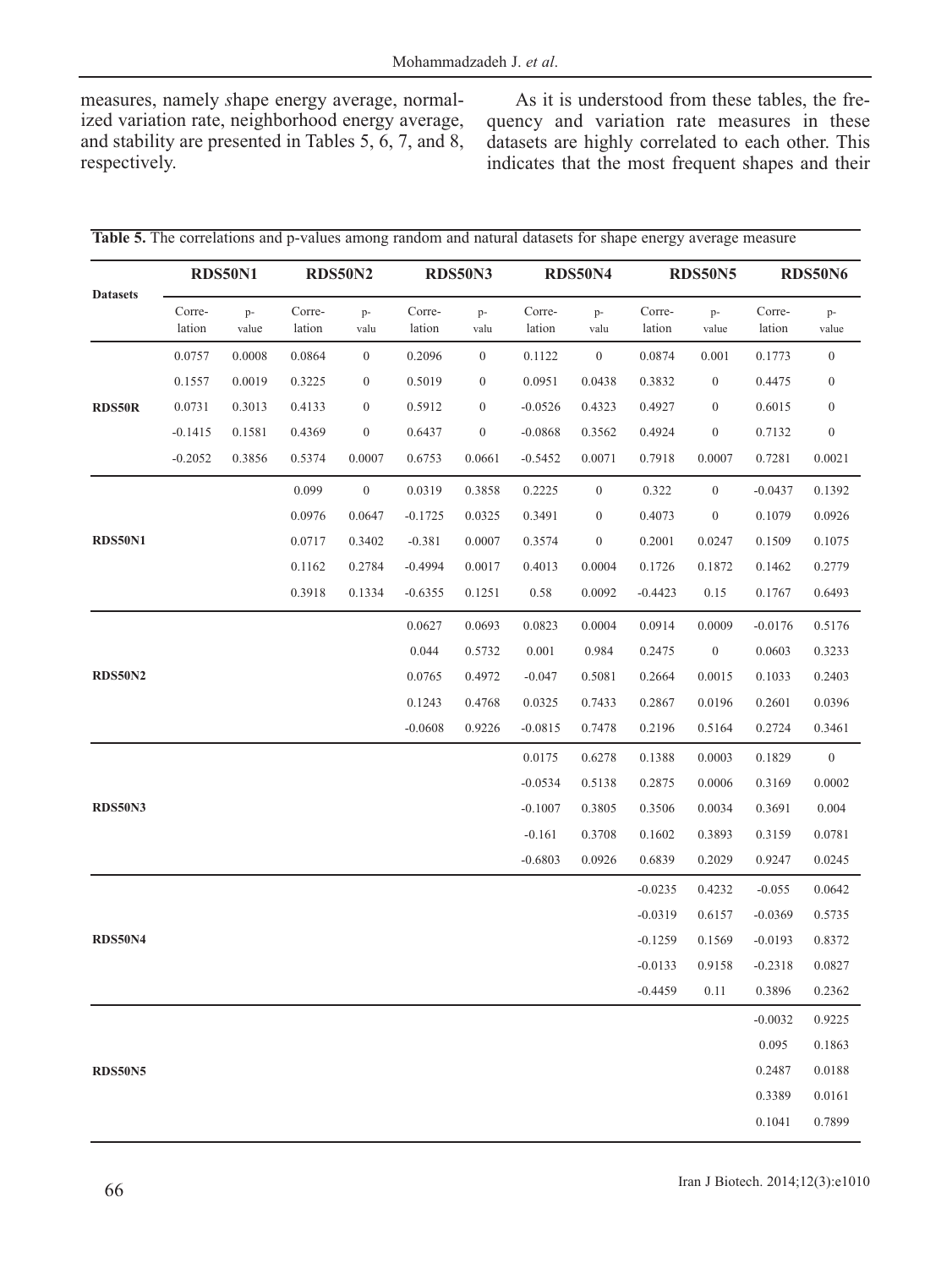Mohammadzadeh J. *et al*.

|                 | <b>RDS50N1</b>   |                  | <b>RDS50N2</b>   |                  | <b>RDS50N3</b>   |                  | <b>RDS50N4</b>   |                  | <b>RDS50N5</b>   |                  | <b>RDS50N6</b>   |                  |
|-----------------|------------------|------------------|------------------|------------------|------------------|------------------|------------------|------------------|------------------|------------------|------------------|------------------|
| <b>Datasets</b> | Corre-<br>lation | p-<br>value      | Corre-<br>lation | p-<br>valu       | Corre-<br>lation | $p-$<br>valu     | Corre-<br>lation | $p-$<br>valu     | Corre-<br>lation | p-<br>value      | Corre-<br>lation | p-<br>value      |
|                 | 0.9589           | $\boldsymbol{0}$ | 0.9457           | $\mathbf{0}$     | 0.9205           | $\mathbf{0}$     | 0.9486           | $\boldsymbol{0}$ | 0.9491           | $\overline{0}$   | 0.9181           | $\boldsymbol{0}$ |
|                 | 0.9679           | $\mathbf{0}$     | 0.9563           | $\boldsymbol{0}$ | 0.9184           | $\boldsymbol{0}$ | 0.966            | $\boldsymbol{0}$ | 0.9542           | $\boldsymbol{0}$ | 0.9179           | $\boldsymbol{0}$ |
| RDS50R          | 0.9668           | $\mathbf{0}$     | 0.9543           | $\mathbf{0}$     | 0.9163           | $\boldsymbol{0}$ | 0.9636           | $\boldsymbol{0}$ | 0.9493           | $\boldsymbol{0}$ | 0.9139           | $\mathbf{0}$     |
|                 | 0.9653           | $\boldsymbol{0}$ | 0.9514           | $\boldsymbol{0}$ | 0.9081           | $\boldsymbol{0}$ | 0.9595           | $\boldsymbol{0}$ | 0.9408           | $\boldsymbol{0}$ | 0.9032           | $\mathbf{0}$     |
|                 | 0.9582           | $\mathbf{0}$     | 0.9512           | $\boldsymbol{0}$ | 0.9105           | 0.0017           | 0.9334           | $\boldsymbol{0}$ | 0.9215           | $\boldsymbol{0}$ | 0.8849           | $\mathbf{0}$     |
|                 |                  |                  | 0.958            | $\boldsymbol{0}$ | 0.8749           | $\boldsymbol{0}$ | 0.975            | $\boldsymbol{0}$ | 0.9591           | $\boldsymbol{0}$ | 0.9292           | $\mathbf{0}$     |
|                 |                  |                  | 0.9521           | $\boldsymbol{0}$ | 0.8704           | $\boldsymbol{0}$ | 0.9719           | $\boldsymbol{0}$ | 0.9556           | $\boldsymbol{0}$ | 0.92             | $\boldsymbol{0}$ |
| <b>RDS50N1</b>  |                  |                  | 0.9469           | $\boldsymbol{0}$ | 0.8676           | $\boldsymbol{0}$ | 0.9692           | $\boldsymbol{0}$ | 0.9532           | $\boldsymbol{0}$ | 0.912            | $\mathbf{0}$     |
|                 |                  |                  | 0.9409           | $\boldsymbol{0}$ | 0.8472           | $\boldsymbol{0}$ | 0.967            | $\boldsymbol{0}$ | 0.9471           | $\boldsymbol{0}$ | 0.9302           | $\boldsymbol{0}$ |
|                 |                  |                  | 0.943            | $\boldsymbol{0}$ | 0.8397           | 0.0181           | 0.963            | $\boldsymbol{0}$ | 0.9432           | $\boldsymbol{0}$ | 0.9693           | $\boldsymbol{0}$ |
|                 |                  |                  |                  |                  | 0.8143           | $\boldsymbol{0}$ | 0.9679           | $\boldsymbol{0}$ | 0.9511           | $\boldsymbol{0}$ | 0.9162           | $\mathbf{0}$     |
|                 |                  |                  |                  |                  | $0.8\,$          | $\boldsymbol{0}$ | 0.9641           | $\boldsymbol{0}$ | 0.945            | $\boldsymbol{0}$ | 0.9043           | $\boldsymbol{0}$ |
| <b>RDS50N2</b>  |                  |                  |                  |                  | 0.7912           | $\boldsymbol{0}$ | 0.9604           | $\boldsymbol{0}$ | 0.9413           | $\boldsymbol{0}$ | 0.8999           | $\boldsymbol{0}$ |
|                 |                  |                  |                  |                  | 0.7598           | $\boldsymbol{0}$ | 0.9565           | $\boldsymbol{0}$ | 0.9356           | $\boldsymbol{0}$ | 0.8923           | $\mathbf{0}$     |
|                 |                  |                  |                  |                  | 0.7239           | 0.1667           | 0.9336           | $\boldsymbol{0}$ | 0.9338           | $\boldsymbol{0}$ | 0.9204           | $\boldsymbol{0}$ |
|                 |                  |                  |                  |                  |                  |                  | 0.8663           | $\mathbf{0}$     | 0.8738           | $\boldsymbol{0}$ | 0.8303           | $\mathbf{0}$     |
|                 |                  |                  |                  |                  |                  |                  | 0.8568           | $\boldsymbol{0}$ | 0.861            | $\boldsymbol{0}$ | 0.8539           | $\mathbf{0}$     |
| <b>RDS50N3</b>  |                  |                  |                  |                  |                  |                  | 0.8475           | $\boldsymbol{0}$ | 0.851            | $\boldsymbol{0}$ | 0.8615           | $\mathbf{0}$     |
|                 |                  |                  |                  |                  |                  |                  | 0.8077           | $\boldsymbol{0}$ | 0.8108           | $\boldsymbol{0}$ | 0.8434           | $\boldsymbol{0}$ |
|                 |                  |                  |                  |                  |                  |                  | 0.8072           | 0.0282           | 0.5591           | 0.3272           | 0.8908           | 0.0426           |
|                 |                  |                  |                  |                  |                  |                  |                  |                  | 0.9759           | $\overline{0}$   | 0.9216           | $\overline{0}$   |
|                 |                  |                  |                  |                  |                  |                  |                  |                  | 0.9747           | $\boldsymbol{0}$ | 0.9117           | $\boldsymbol{0}$ |
| <b>RDS50N4</b>  |                  |                  |                  |                  |                  |                  |                  |                  | 0.9728           | $\boldsymbol{0}$ | 0.9084           | $\boldsymbol{0}$ |
|                 |                  |                  |                  |                  |                  |                  |                  |                  | 0.9696           | $\overline{0}$   | 0.8925           | $\overline{0}$   |
|                 |                  |                  |                  |                  |                  |                  |                  |                  | 0.9587           | $\boldsymbol{0}$ | 0.9412           | $\boldsymbol{0}$ |
|                 |                  |                  |                  |                  |                  |                  |                  |                  |                  |                  | 0.9093           | $\mathbf{0}$     |
|                 |                  |                  |                  |                  |                  |                  |                  |                  |                  |                  | 0.9075           | $\boldsymbol{0}$ |
| <b>RDS50N5</b>  |                  |                  |                  |                  |                  |                  |                  |                  |                  |                  | 0.9037           | $\boldsymbol{0}$ |
|                 |                  |                  |                  |                  |                  |                  |                  |                  |                  |                  | 0.9162           | $\boldsymbol{0}$ |
|                 |                  |                  |                  |                  |                  |                  |                  |                  |                  |                  | 0.9378           | 00.0002          |
|                 |                  |                  |                  |                  |                  |                  |                  |                  |                  |                  |                  |                  |

**Table 6.** The correlations and p-values among random and natural datasets for normalized variation rate measure

variation rates are almost identical in random and natural datasets. On the other hand, the shape energy average, neighborhood energy average, and stability measures are not well correlated. This indicates that, the natural RNA sequences are specialized to do a specific function inside the cell, where the random RNA sequences do not have such a special function (17).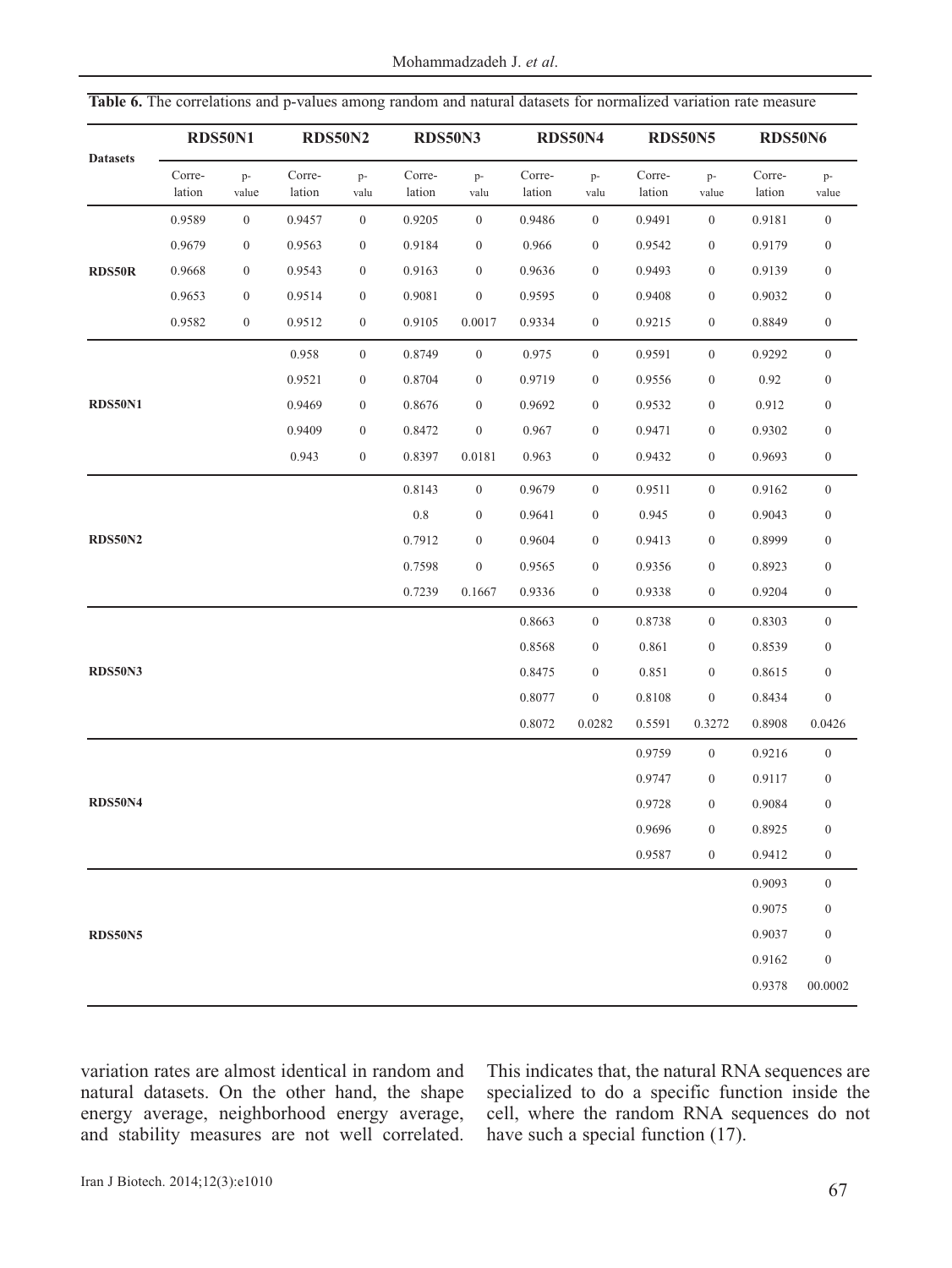|                 | <b>RDS50N1</b>   |                | <b>RDS50N2</b>   |                  |                  | <b>RDS50N3</b>   |                  | <b>RDS50N4</b>   |                  | <b>RDS50N5</b>   | <b>RDS50N6</b>   |                  |
|-----------------|------------------|----------------|------------------|------------------|------------------|------------------|------------------|------------------|------------------|------------------|------------------|------------------|
| <b>Datasets</b> | Corre-<br>lation | p-<br>value    | Corre-<br>lation | $p-$<br>valu     | Corre-<br>lation | p-<br>valu       | Corre-<br>lation | p-<br>valu       | Corre-<br>lation | p-<br>value      | Corre-<br>lation | p-<br>value      |
|                 | 0.1496           | $\overline{0}$ | 0.2845           | $\boldsymbol{0}$ | 0.033            | 0.3303           | 0.1896           | $\overline{0}$   | 0.1114           | $\boldsymbol{0}$ | 0.099            | 0.0001           |
|                 | $-0.1049$        | 0.0375         | $-0.0869$        | 0.0179           | $-0.0337$        | 0.6583           | $-0.1573$        | 0.0008           | $-0.0517$        | 0.3849           | 0.0834           | 0.1497           |
| RDS50R          | $-0.1055$        | 0.1352         | 0.0485           | 0.3507           | 0.2318           | 0.0318           | $-0.2092$        | 0.0016           | 0.175            | 0.0366           | 0.2011           | 0.0136           |
|                 | $-0.2868$        | 0.0036         | 0.2058           | 0.0041           | 0.499            | 0.0008           | $-0.258$         | 0.0054           | 0.1893           | 0.1113           | 0.4011           | 0.0004           |
|                 | $-0.287$         | 0.2198         | 0.3249           | 0.0532           | 0.6127           | 0.1063           | $-0.3477$        | 0.1041           | 0.7413           | 0.0024           | 0.6552           | 0.008            |
|                 |                  |                | 0.2941           | $\boldsymbol{0}$ | 0.2996           | $\boldsymbol{0}$ | 0.4253           | $\boldsymbol{0}$ | 0.4886           | $\boldsymbol{0}$ | 0.2673           | $\boldsymbol{0}$ |
|                 |                  |                | $-0.0208$        | 0.694            | 0.1033           | 0.2024           | 0.3136           | $\boldsymbol{0}$ | 0.3645           | $\boldsymbol{0}$ | 0.0446           | 0.488            |
| <b>RDS50N1</b>  |                  |                | $-0.1001$        | 0.1826           | 0.0509           | 0.6647           | 0.1631           | 0.0358           | 0.1948           | 0.0288           | 0.0651           | 0.4896           |
|                 |                  |                | $-0.0979$        | 0.3613           | $-0.4002$        | 0.0141           | 0.1578           | 0.1764           | 0.1521           | 0.2461           | $-0.1734$        | 0.197            |
|                 |                  |                | 0.1209           | 0.6557           | $-0.525$         | 0.2263           | 0.5026           | 0.0283           | $-0.5491$        | 0.0644           | 0.3628           | 0.3372           |
|                 |                  |                |                  |                  | 0.1525           | $\boldsymbol{0}$ | 0.3197           | $\overline{0}$   | 0.2913           | $\boldsymbol{0}$ | 0.2049           | $\boldsymbol{0}$ |
|                 |                  |                |                  |                  | 0.0315           | 0.6874           | 0.0347           | 0.4848           | 0.0708           | 0.2436           | $-0.0056$        | 0.9271           |
| <b>RDS50N2</b>  |                  |                |                  |                  | 0.0709           | 0.5295           | 0.03             | 0.6721           | 0.0869           | 0.3092           | 0.129            | 0.1418           |
|                 |                  |                |                  |                  | 0.2519           | 0.1443           | 0.0107           | 0.9143           | $-0.1026$        | 0.4121           | 0.0297           | 0.8172           |
|                 |                  |                |                  |                  | 0.3848           | 0.5224           | $-0.0929$        | 0.7139           | $-0.1227$        | 0.7193           | 0.2264           | 0.4363           |
|                 |                  |                |                  |                  |                  |                  | 0.2402           | $\overline{0}$   | 0.2451           | $\boldsymbol{0}$ | 0.1832           | $\boldsymbol{0}$ |
|                 |                  |                |                  |                  |                  |                  | 0.0832           | 0.3081           | $-0.1179$        | 0.1683           | 0.0694           | 0.4275           |
| <b>RDS50N3</b>  |                  |                |                  |                  |                  |                  | 0.1353           | 0.2377           | $-0.1528$        | 0.2134           | 0.0582           | 0.6613           |
|                 |                  |                |                  |                  |                  |                  | $-0.205$         | 0.2525           | $-0.1972$        | 0.2876           | $-0.1503$        | 0.4117           |
|                 |                  |                |                  |                  |                  |                  | $-0.5885$        | 0.1645           | 0.6167           | 0.2679           | 0.7367           | 0.1556           |
|                 |                  |                |                  |                  |                  |                  |                  |                  | 0.3525           | $\boldsymbol{0}$ | 0.2492           | $\mathbf{0}$     |
|                 |                  |                |                  |                  |                  |                  |                  |                  | 0.1866           | 0.0031           | 0.0352           | 0.5913           |
| <b>RDS50N4</b>  |                  |                |                  |                  |                  |                  |                  |                  | 0.1293           | 0.1459           | 0.0111           | 0.9057           |
|                 |                  |                |                  |                  |                  |                  |                  |                  | 0.212            | 0.0875           | $-0.1138$        | 0.3994           |
|                 |                  |                |                  |                  |                  |                  |                  |                  | $-0.306$         | 0.2874           | 0.1996           | 0.5563           |
|                 |                  |                |                  |                  |                  |                  |                  |                  |                  |                  | 0.2079           | $\boldsymbol{0}$ |
|                 |                  |                |                  |                  |                  |                  |                  |                  |                  |                  | 0.0237           | 0.7423           |
| <b>RDS50N5</b>  |                  |                |                  |                  |                  |                  |                  |                  |                  |                  | 0.0278           | 0.7957           |
|                 |                  |                |                  |                  |                  |                  |                  |                  |                  |                  | 0.2072           | 0.1488           |
|                 |                  |                |                  |                  |                  |                  |                  |                  |                  |                  | $-0.3654$        | 0.3335           |

Table 7. The correlations and p-values among random and natural datasets for neighborhood energy average measure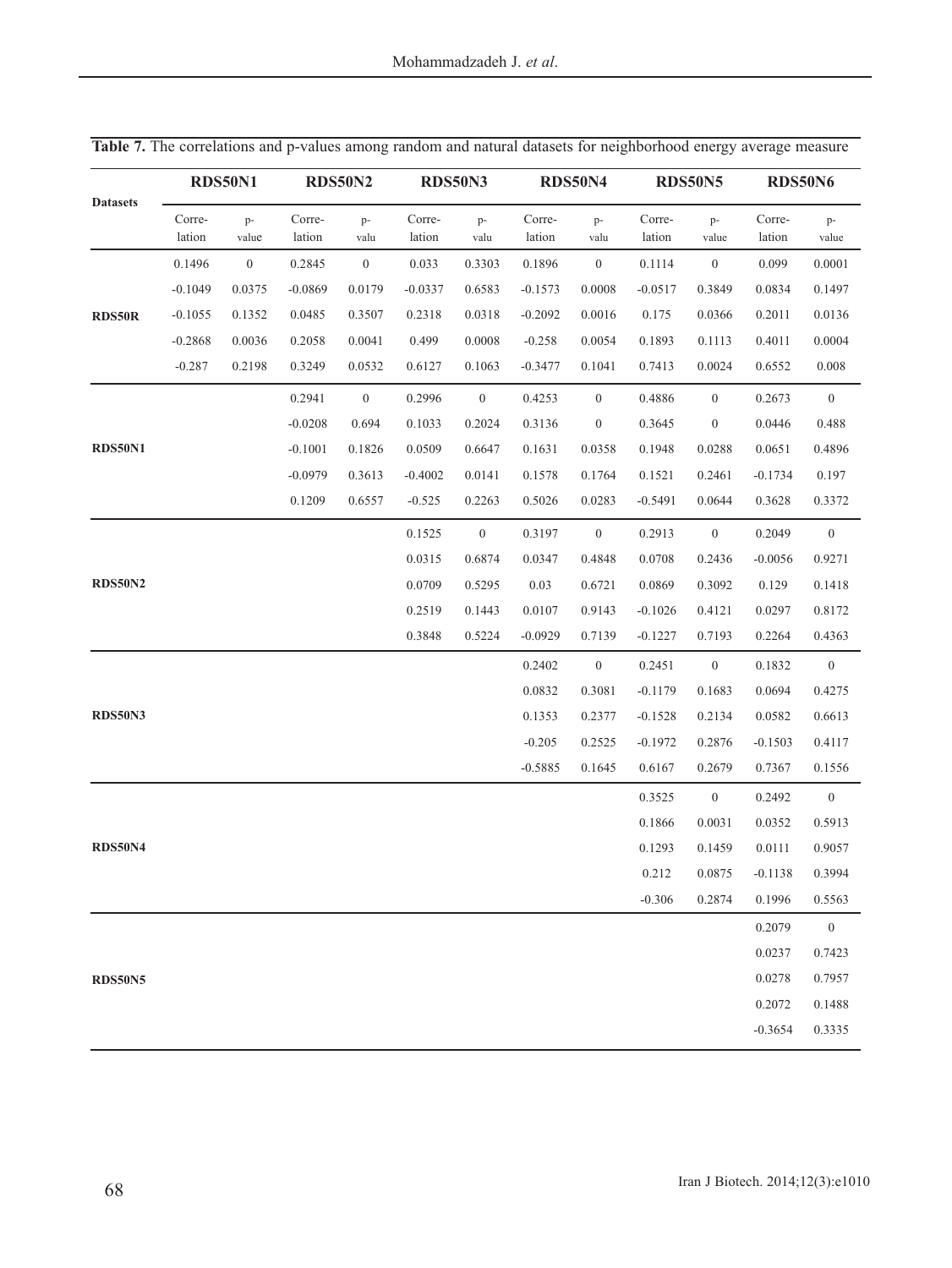|                 |                  | <b>RDS50N1</b> | <b>RDS50N2</b>   |            |                  | <b>RDS50N3</b> |                  | <b>RDS50N4</b>   |                  | <b>RDS50N5</b>    | <b>RDS50N6</b>   |                  |
|-----------------|------------------|----------------|------------------|------------|------------------|----------------|------------------|------------------|------------------|-------------------|------------------|------------------|
| <b>Datasets</b> | Corre-<br>lation | p-<br>value    | Corre-<br>lation | p-<br>valu | Corre-<br>lation | p-<br>valu     | Corre-<br>lation | p-<br>valu       | Corre-<br>lation | p-<br>value       | Corre-<br>lation | p-<br>value      |
|                 | $-0.0164$        | 0.4679         | $-0.0108$        | 0.5206     | $-0.0031$        | 0.9269         | $-0.0128$        | 0.5491           | $-0.0860$        | 0.0012            | $-0.0953$        | 0.0002           |
|                 | $-0.0417$        | 0.4096         | $-0.0170$        | 0.6440     | $-0.0579$        | 0.4462         | 0.0115           | 0.8085           | $-0.1126$        | 0.0577            | $-0.0217$        | 0.7078           |
| <b>RDS50R</b>   | $-0.0407$        | 0.5653         | $-0.0186$        | 0.7203     | $-0.0829$        | 0.4481         | $-0.0004$        | 0.9955           | $-0.0273$        | 0.7458            | 0.0533           | 0.5174           |
|                 | $-0.0889$        | 0.3765         | 0.0806           | 0.2652     | 0.4337           | 0.0041         | 0.1583           | 0.0911           | $-0.0423$        | 0.7240            | $-0.0191$        | 0.8707           |
|                 | $-0.1576$        | 0.5071         | 0.4320           | 0.0085     | $-0.0489$        | 0.9085         | $-0.0479$        | 0.8283           | 0.3011           | 0.2954            | $-0.1072$        | 0.7036           |
|                 |                  |                | 0.0350           | 0.1448     | 0.0958           | 0.0092         | 0.1378           | $\boldsymbol{0}$ | 0.2034           | $\boldsymbol{0}$  | 0.1584           | $\boldsymbol{0}$ |
|                 |                  |                | 0.0242           | 0.6477     | 0.1321           | 0.1024         | $-0.0070$        | 0.9012           | 0.0785           | 0.2249            | 0.0594           | 0.3555           |
| <b>RDS50N1</b>  |                  |                | $-0.0113$        | 0.8803     | $-0.0214$        | 0.8554         | $-0.0455$        | 0.5603           | $-0.0371$        | 0.6799            | $-0.0134$        | 0.8873           |
|                 |                  |                | $-0.0223$        | 0.8359     | $-0.0465$        | 0.7845         | $-0.0246$        | 0.8340           | $-0.0335$        | 0.7996            | $-0.0366$        | 0.7869           |
|                 |                  |                | $-0.1223$        | 0.6518     | $-0.1662$        | 0.7217         | $-0.0556$        | 0.8211           | $-0.0917$        | 0.7769            | 0.2466           | 0.5224           |
|                 |                  |                |                  |            | $-0.0145$        | 0.6755         | 0.0741           | 0.0013           | 0.0294           | 0.2867            | 0.0421           | 0.1208           |
|                 |                  |                |                  |            | 0.0073           | 0.9252         | 0.0255           | 0.6078           | 0.0408           | 0.5018            | 0.0582           | 0.3409           |
| <b>RDS50N2</b>  |                  |                |                  |            | $-0.0264$        | 0.8148         | $-0.0058$        | 0.9354           | $-0.0067$        | 0.9377            | 0.0137           | 0.8766           |
|                 |                  |                |                  |            | 0.4470           | 0.0071         | $-0.0112$        | 0.9105           | 0.1130           | 0.3663            | 0.1317           | 0.3035           |
|                 |                  |                |                  |            | 0.8028           | 0.1020         | $-0.5036$        | 0.0331           | 0.0313           | 0.9271            | $\mathbf{1}$     | $\boldsymbol{0}$ |
|                 |                  |                |                  |            |                  |                | 0.1042           | 0.0037           | 0.0581           | 0.1297            | 0.0377           | 0.3283           |
|                 |                  |                |                  |            |                  |                | 0.0867           | 0.2884           | 0.0023           | 0.9787            | $-0.0495$        | 0.5714           |
| <b>RDS50N3</b>  |                  |                |                  |            |                  |                | $-0.0066$        | 0.9540           | $-0.0523$        | 0.6716            | $-0.0471$        | 0.7231           |
|                 |                  |                |                  |            |                  |                | $-0.0400$        | 0.8249           | 0.2487           | 0.1773            | $-0.0425$        | 0.8173           |
|                 |                  |                |                  |            |                  |                | $-0.1673$        | 0.7199           | $-0.6759$        | 0.2104            | 0.8841           | 0.0465           |
|                 |                  |                |                  |            |                  |                |                  |                  | 0.3141           | $\boldsymbol{0}$  | 0.1390           | $\boldsymbol{0}$ |
|                 |                  |                |                  |            |                  |                |                  |                  | 0.2993           | $\boldsymbol{0}$  | 0.0602           | 0.3585           |
| <b>RDS50N4</b>  |                  |                |                  |            |                  |                |                  |                  | 0.3541           | $\boldsymbol{0}$  | $-0.0095$        | 0.9194           |
|                 |                  |                |                  |            |                  |                |                  |                  |                  | $0.1581$ $0.2048$ | $-0.0314$        | 0.8165           |
|                 |                  |                |                  |            |                  |                |                  |                  | $-0.0773$        | 0.7927            | 0.4152           | 0.2041           |
|                 |                  |                |                  |            |                  |                |                  |                  |                  |                   | 0.2234           | $\boldsymbol{0}$ |
|                 |                  |                |                  |            |                  |                |                  |                  |                  |                   | 0.2040           | 0.0042           |
| <b>RDS50N5</b>  |                  |                |                  |            |                  |                |                  |                  |                  |                   | 0.3222           | 0.0021           |
|                 |                  |                |                  |            |                  |                |                  |                  |                  |                   | 0.5781           | $\boldsymbol{0}$ |
|                 |                  |                |                  |            |                  |                |                  |                  |                  |                   | $-0.1250$        | 0.7486           |

Table 8. The correlations and p-values among random and natural datasets for stability measure